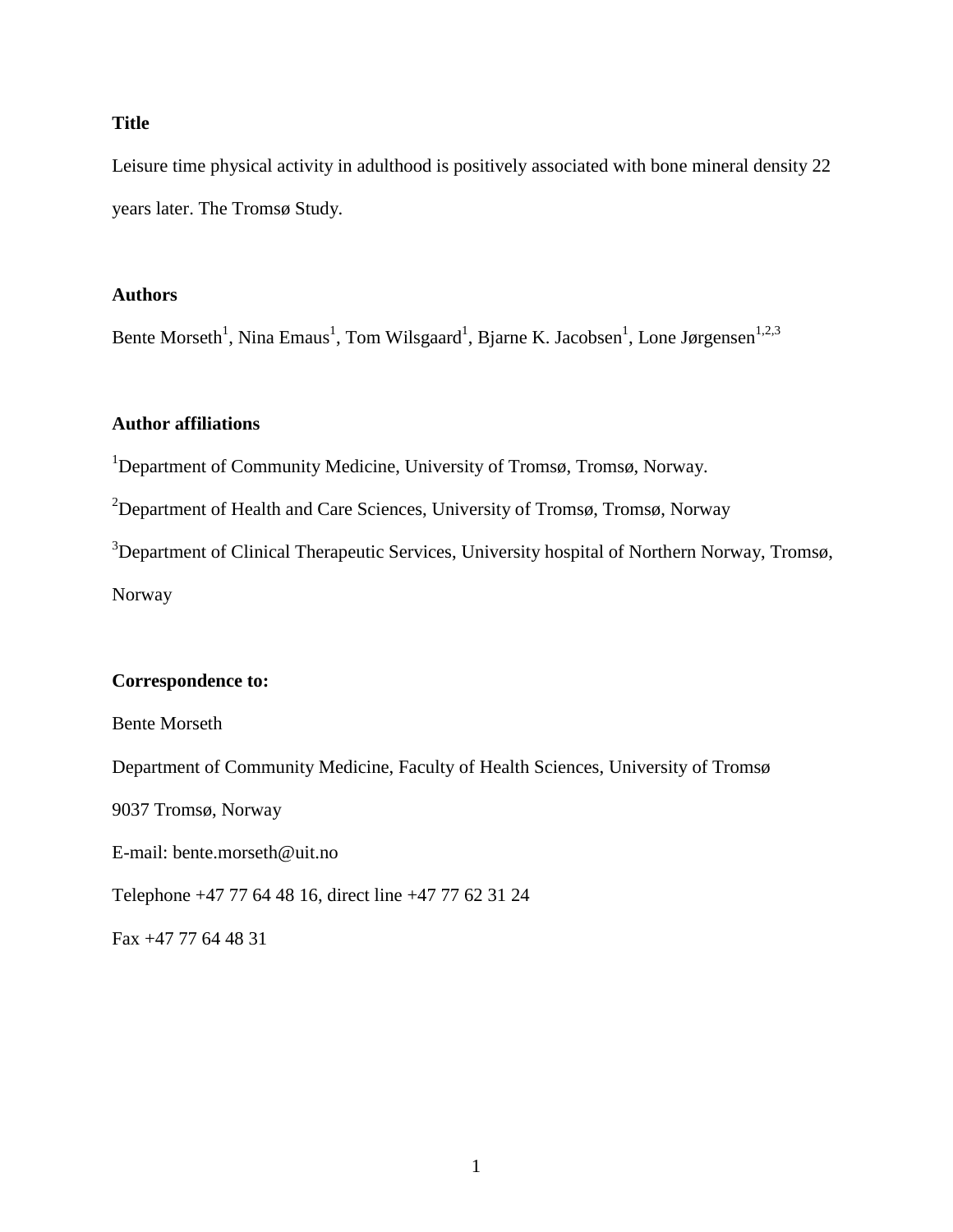#### **Abstract**

Although the positive association between physical activity and bone mineral density (BMD) is well established, few epidemiological studies have investigated the long-term associations between physical activity during adulthood and BMD later in life. The aim of this prospective, population-based study was to examine the association between leisure time physical activity in adulthood and areal BMD (aBMD) later in life. We examined 1,766 women and 1,451 men aged 20-54 years at baseline who were followed up 22 years later, as part of a population-based study in Norway. Leisure time physical activity was assessed by questionnaire at baseline and followup. aBMD was measured at the hip and forearm at follow-up, using X-ray absorptiometry. The association between aBMD and physical activity was analyzed using general linear models. We observed a positive linear trend in aBMD across physical activity levels in both women and men, after adjustments for baseline age, height, weight, and smoking status (*P* < 0.05). The relationship between aBMD and leisure time physical activity was consistent over different sites of the hip (total hip, femoral neck and trochanter area) and forearm (distal and ultradistal area). In a subsample of 2436 men and women under 70 years of age, those who where sedentary at both baseline and follow-up (6%) had lower aBMD than those who were moderately active or active at both baseline and follow-up (71%) ( $P \le 0.01$ ). This study suggests that leisure time physical activity in adulthood is associated with higher aBMD and reduced risk of osteoporosis later in life.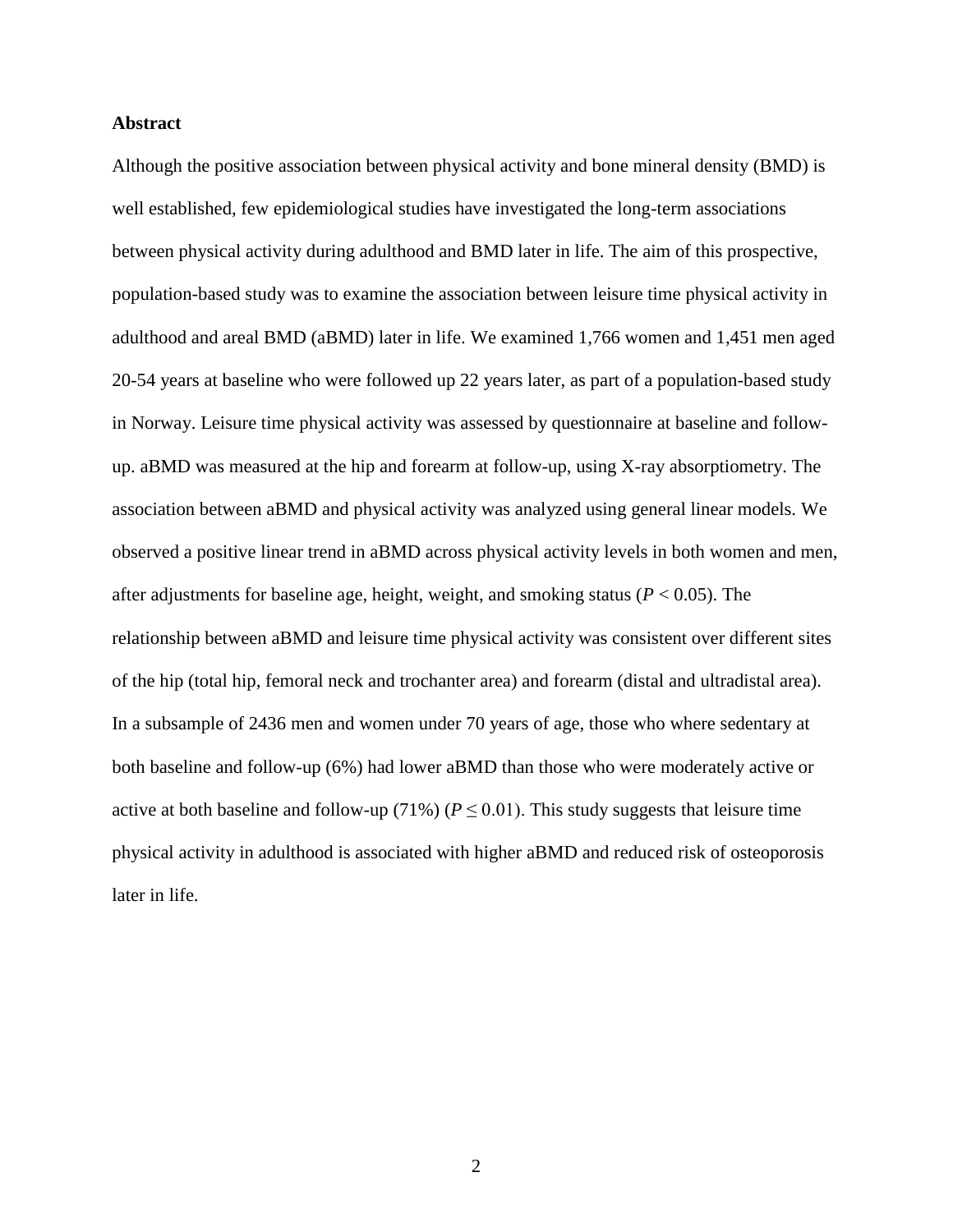## **Key words**

Bone mineral density

Epidemiology

Exercise

Follow-up study

**Osteoporosis** 

Physical activity

## **Abbreviations**

aBMD: areal bone mineral density

CI: confidence interval

DXA: dual-energy X-ray absorptiometry

MET: metabolic equivalent

OR: odds ratio

QCT: quantitative computed tomography

SD: standard deviation

SXA: single X-ray absorptiometry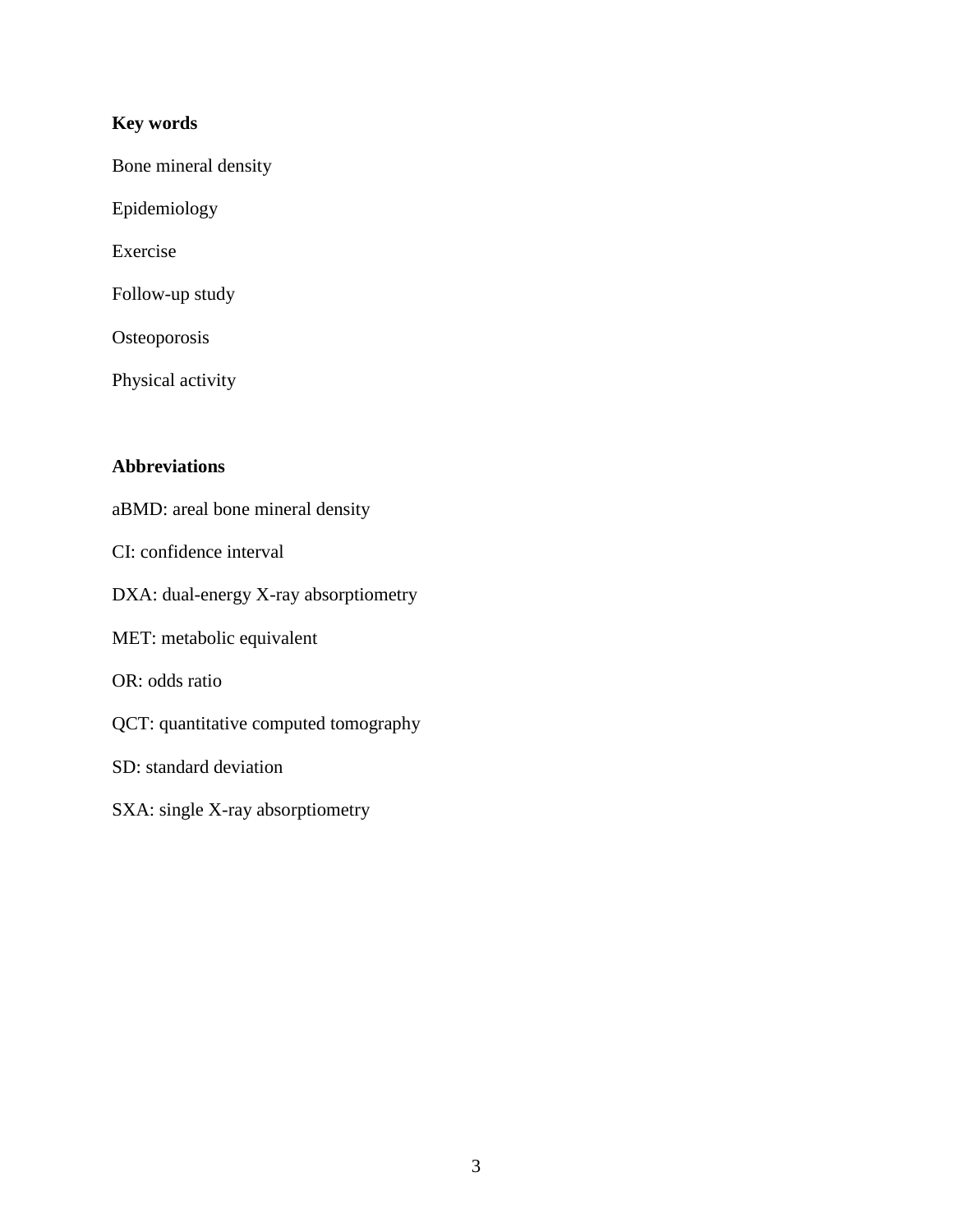#### **Introduction**

Osteoporotic fractures constitute a substantial cause of disability, morbidity, and mortality in older people in many regions of the world [1, 2]. The high prevalence of osteoporosis in the elderly necessitates preventive strategies with minimal side effects that are feasible for most people [3]. One relevant strategy is physical activity, which could contribute to an increase in peak bone mass and postpone the age-related increase in bone fragility [3, 4].

Data from numerous cross-sectional and short-term prospective studies support a positive association between areal bone mineral density (aBMD) and physical activity at all ages [4-6]. However, benefits of physical activity on aBMD are more pronounced and consistent during growth than in adulthood [4-6], whereas risk of fracture is substantially higher in old age [7]. Therefore, any long-term influence of lifetime physical activity on aBMD at ages when osteoporotic fractures are more frequent would be of interest.

The benefits of physical activity during growth seem to be sustained into young adulthood [8- 11]. Understanding of the association between adulthood physical activity and aBMD during old age comes from retrospective studies [12-24]. These studies show that former elite athletes have higher aBMD than sedentary persons, at least one or two decades after retirement [12, 13, 16-18, 21, 24]. However, studies of the association between more moderate physical activity in the past and aBMD in elderly have reported inconsistent results [14, 15, 19, 20, 22, 23], possibly due to recall bias, small sample sizes, and crude measures of physical activity. To the best of our knowledge, there are no prospective, population-based studies of the effects of adulthood physical activity on aBMD measured in middle and old age.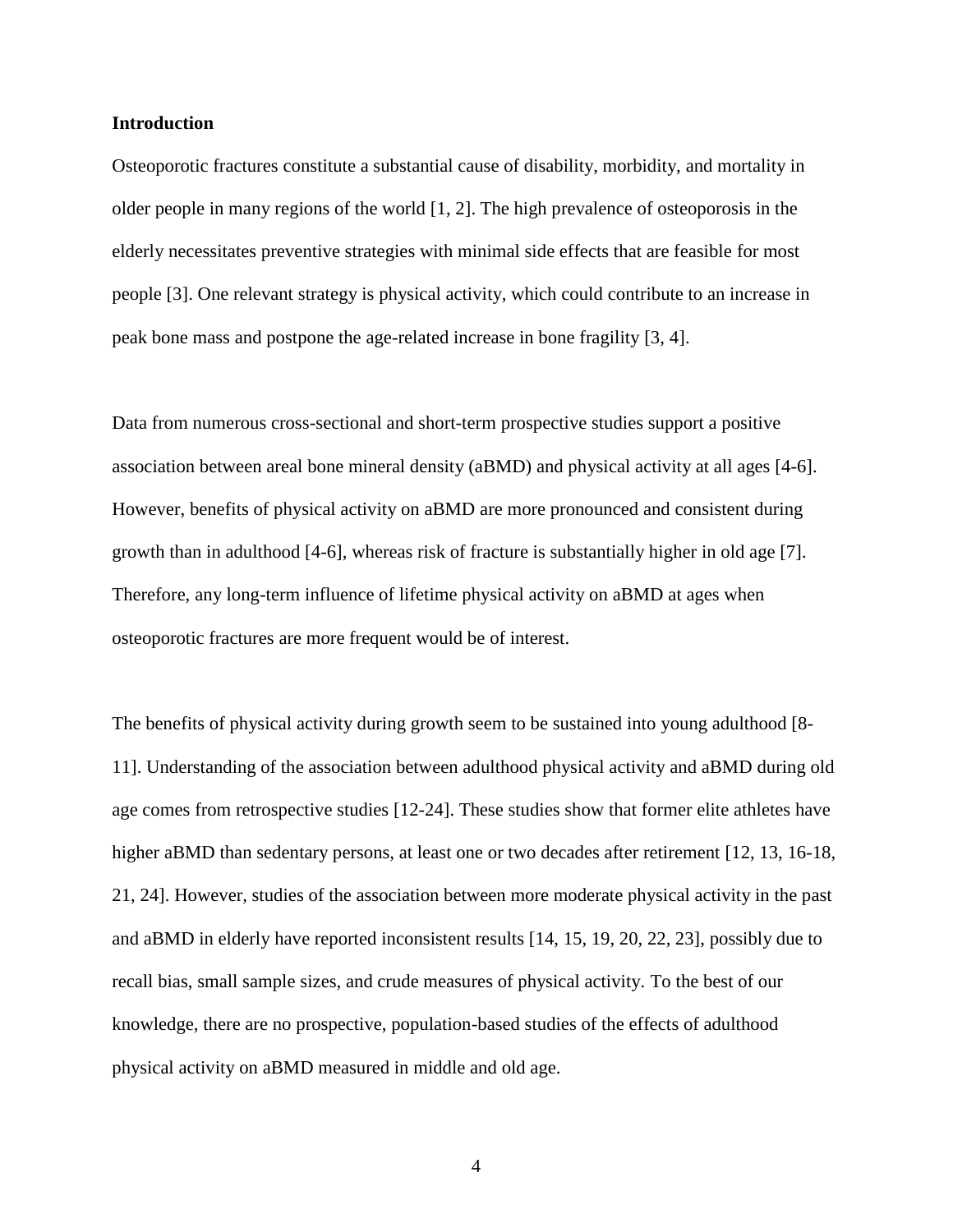Therefore, the aim of this prospective, population-based study was to examine whether leisure time physical activity in a cohort of adult women and men is associated with aBMD and risk of osteoporosis later in life.

#### **Materials and methods**

#### *Study design and population*

The Tromsø Study is a population-based health study in Tromsø, Norway [25], consisting of six repeated surveys and examinations. In the present study, we included participants from the second Tromsø Study in 1979–1980 (baseline), who also underwent aBMD measurements in the fifth Tromsø Study in 2001–2002 (follow-up). The study was approved by the Norwegian Data Inspectorate and recommended by the Regional Committee of Research Ethics, and each participant signed a written informed consent.

The baseline source population comprised total birth cohorts of men aged 20-54 years and women aged 20-49 years. All men born between 1925 and 1959 and all women born between 1930 and 1959 who were living in the municipality of Tromsø, totally 21,440 persons, were invited to participate in the study. Of those invited, 53.5% (11,481 persons) were men, and 59.2% (12,694 persons) were younger than 35 years. In total, 16,546 persons (77%) attended and answered the question on leisure time physical activity at baseline.

In 2001-2002, 4,443 persons from the baseline cohort were invited to participate in the follow-up survey, which included aBMD measurements of the hip and forearm and a questionnaire, in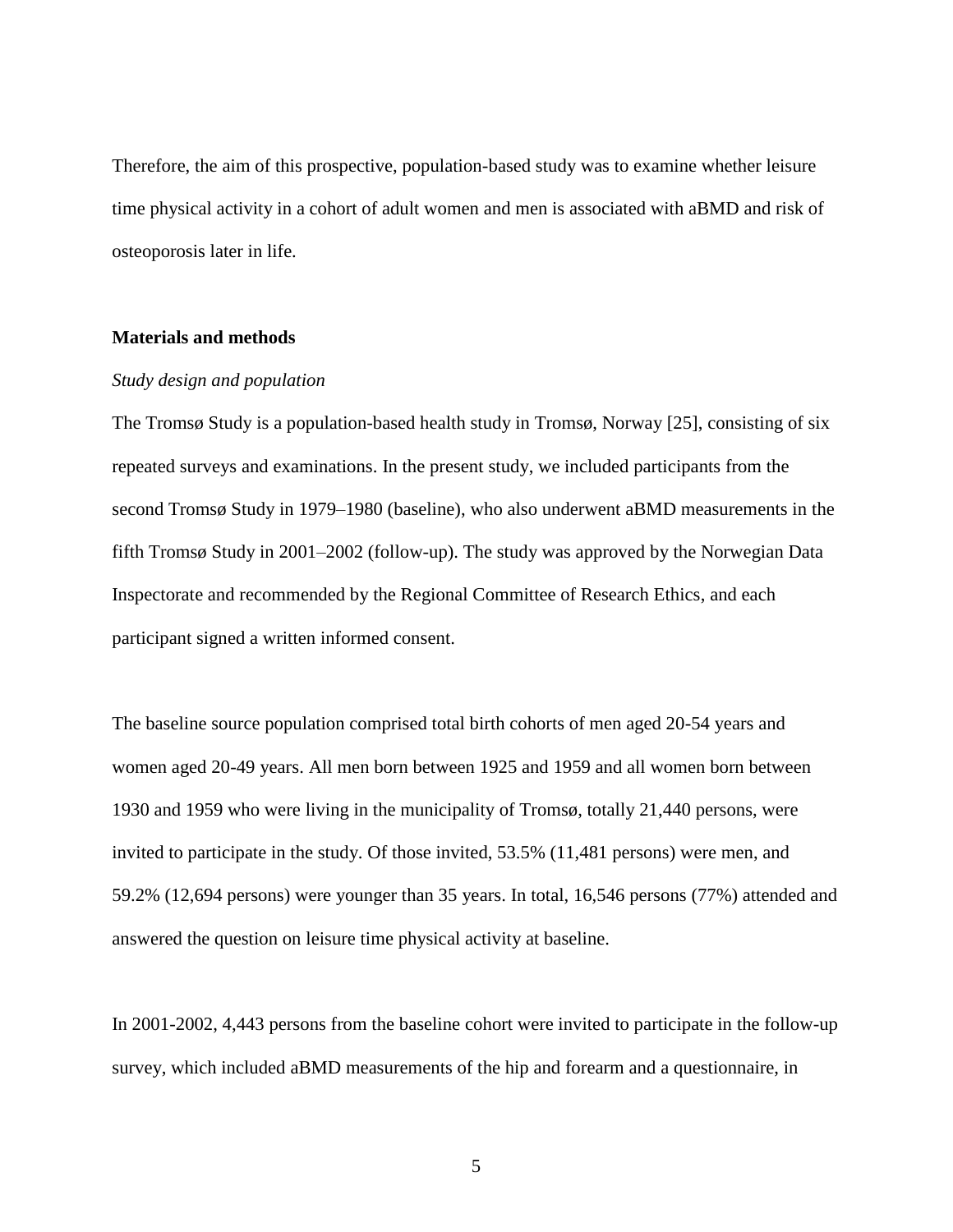addition to an examination of several other variables. Altogether 3,217 persons (1,766 women and 1,451 men) participated in the aBMD measurements. This represents 72% of the attendees to the baseline survey who also were eligible for measurement of aBMD at the hip at follow-up.

#### *Assessment of leisure time physical activity*

In 1979–1980, the participants responded to a self-administered questionnaire concerning several health related topics (the Norwegian version of the questionnaire is available online at [http://www.tromsostudy.com\)](http://www.tromsostudy.com/). The participants were asked the following question about leisure time physical activity: *"State your bodily movement and physical exertion in leisure time. If your activity varies much, for example between summer and winter, then give an average. The question refers only to the last twelve months"*. This question comprised four response options:

- 1) Reading, watching TV, or other sedentary activity.
- 2) Walking, cycling, or other forms of exercise at least four hours a week.
- 3) Participation in recreational sports, heavy gardening etc. at least four hours a week (including walking or cycling to place of work, Sunday walking, etc).
- 4) Participation in hard training or sports competitions regularly several times a week.

The physical activity question was repeated at follow-up in 2001-2002; however, only in subjects younger than 70 years of age, owing to the study design.

Leisure time physical activity assessed according to this question has been validated against various measures [26-29]. In a cohort study of Caucasians, there was a positive association between physical activity level and MET [29]. In other validation studies, physical activity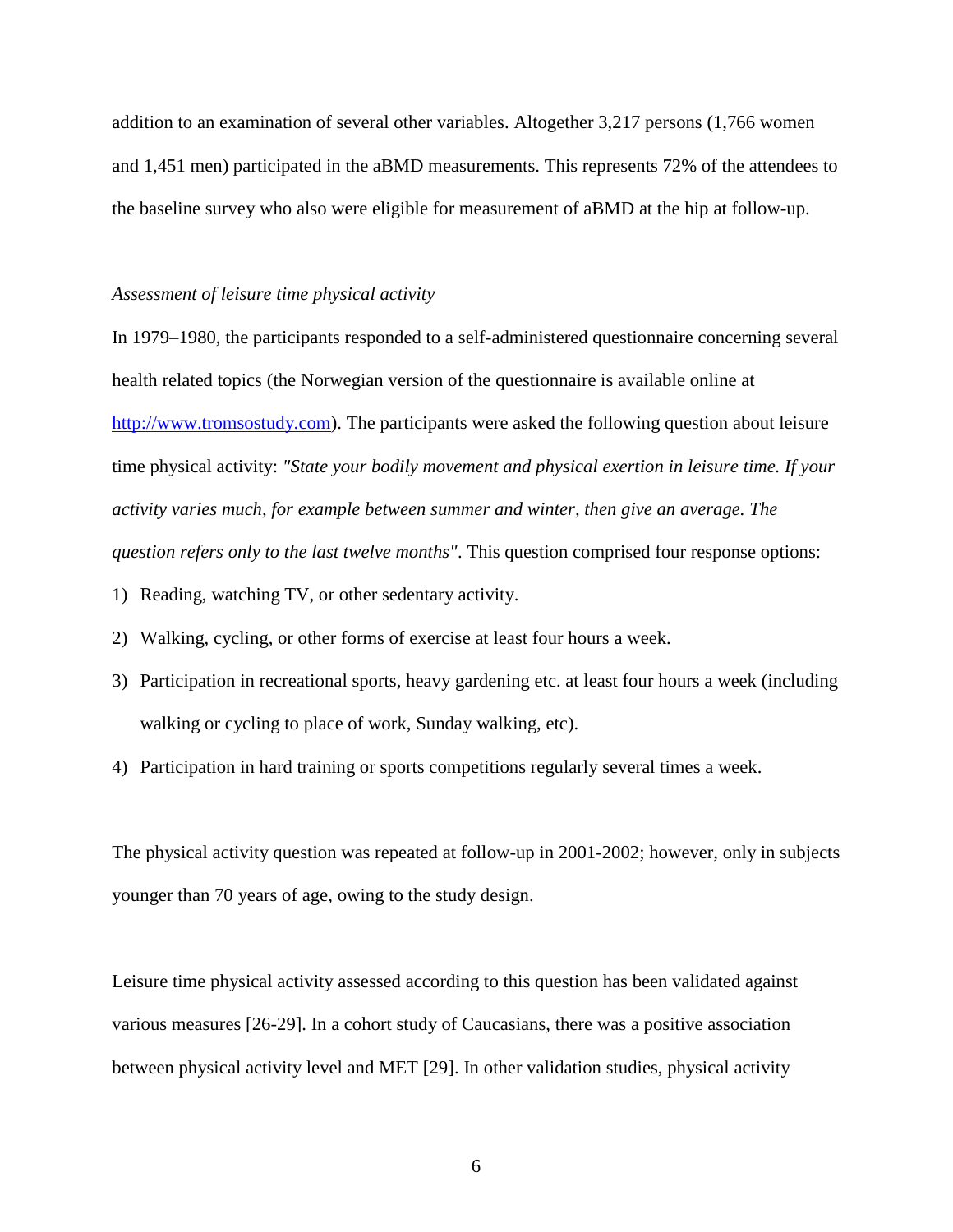measured using this question correlated with the IPAQ-L (an international questionnaire about physical activity) [26] and aerobic capacity [27, 28].

#### *Measurement of aBMD*

The outcome measures were areal BMD (aBMD, expressed as  $g/cm<sup>2</sup>$ ) at the hip (total hip, trochanter, and femoral neck area) and forearm (distal and ultradistal area). Dual-energy X-ray absorptiometry (DXA) (GE Lunar Prodigy, LUNAR Corporation, Madison, WI, USA) was used to measure aBMD of the total hip, femoral neck, and trochanter area. We excluded technically incorrect scans, scans with metal in the region of interest and scans of hips with severe deformities. In men, 199 and 124 scans of the right and left hip, respectively, were excluded. In women, 183 and 210 scans were excluded [30]. Scans of the left hip were primarily used for analyses. However, when the left hip measurement was ineligible, the right hip scan was used. Two different single X-ray absorptiometric (SXA) devices (DTX-100, Osteometer MediTech, Inc., Hawthorne, CA, USA) were used to measure aBMD of the distal and ultradistal forearm, as described elsewhere [31]. The non-dominant arm was measured except when it was considered ineligible.

Specially trained technicians performed all scans according to the protocol provided by the manufacturer and reviewed and reanalyzed the scans if necessary. Throughout the study, all densitometers underwent daily phantom measurements to secure stability [31]. In a recent validation study, the short-term in vivo precision error for the Lunar Prodigy was 1.7% and 1.2% for the femoral neck and total hip measurements, respectively [32]. The mean in vitro precision error for the SXA devices was 0.9% when using the European Forearm Phantom [31].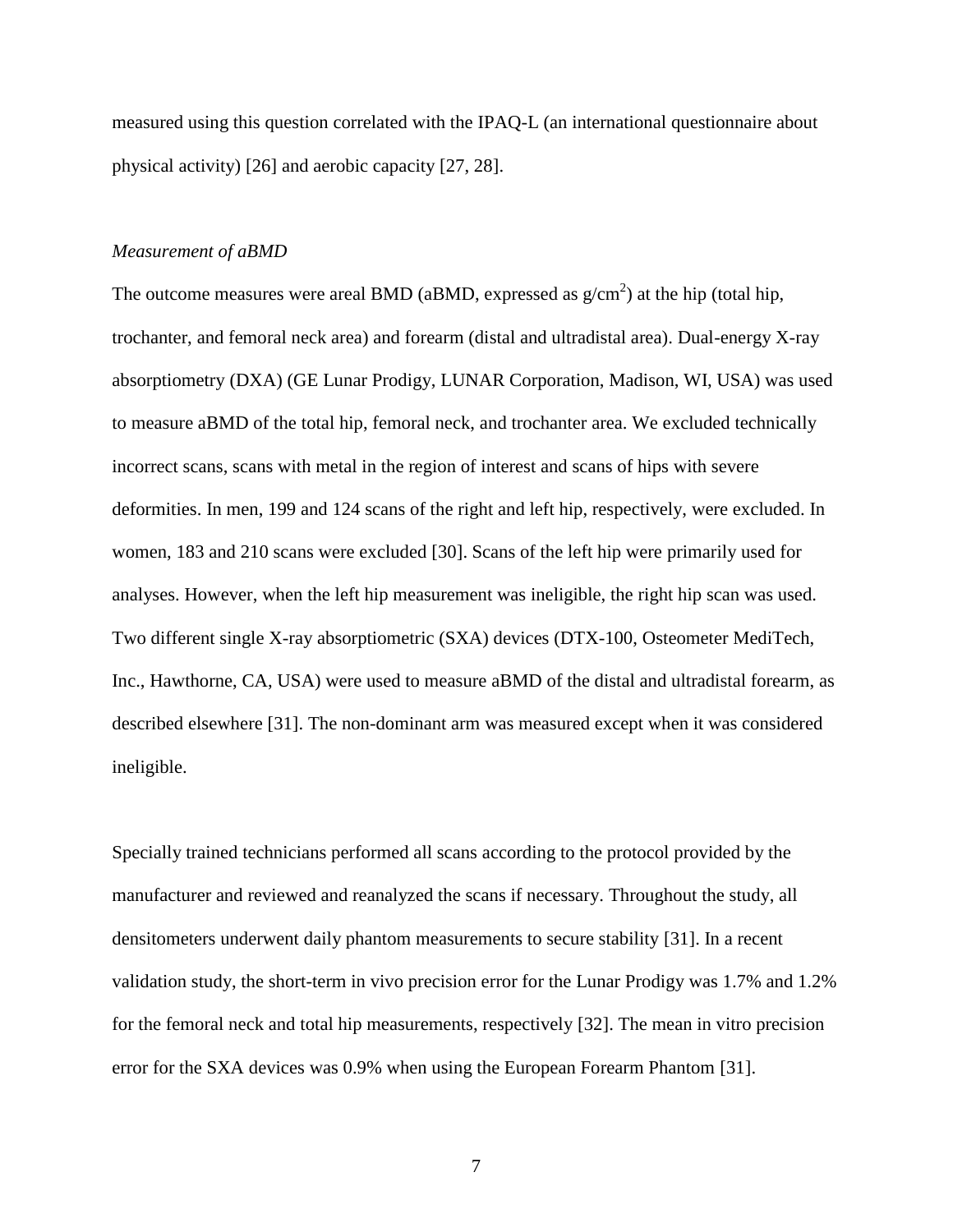#### *Measurement of covariates*

As previously reported [33], the baseline questionnaire also included questions about educational level, smoking habits, and prevalent cardiovascular diseases. At the physical examination, height and weight were measured to the nearest centimeter and half-kilogram, respectively, with subjects wearing light clothing and no shoes. Women were interviewed about their use of oral contraceptives and menopausal status. At follow-up in 2001-2002, the subjects were interviewed about their use of osteoporosis medicine, and women were asked about their use of oral contraceptives, estrogen, and menopausal status.

#### *Statistical analyses*

The participants were divided into three groups based on the four answer options from the questionnaire. Because category 4 ("*Hard training or sports competitions*") included only 41 men and 6 women, category 4 was combined with category 3 ("*Recreational sports, heavy gardening*") into a new category (denoted "Active"), and the main analyses were performed with three categories, denoted sedentary, moderately active, and active, respectively. Changes in physical activity level from baseline in 1979-1980 to follow-up in 2001-2002 were categorized into four levels: 1. Sedentary at both surveys, 2. Change from sedentary to moderately active or active, 3. Change from moderately active or active to sedentary, 4. Moderately active or active at both surveys.

The association between aBMD at follow-up as dependent variable and baseline physical activity as independent variable (modeled as a continuous variable) was analyzed using multivariable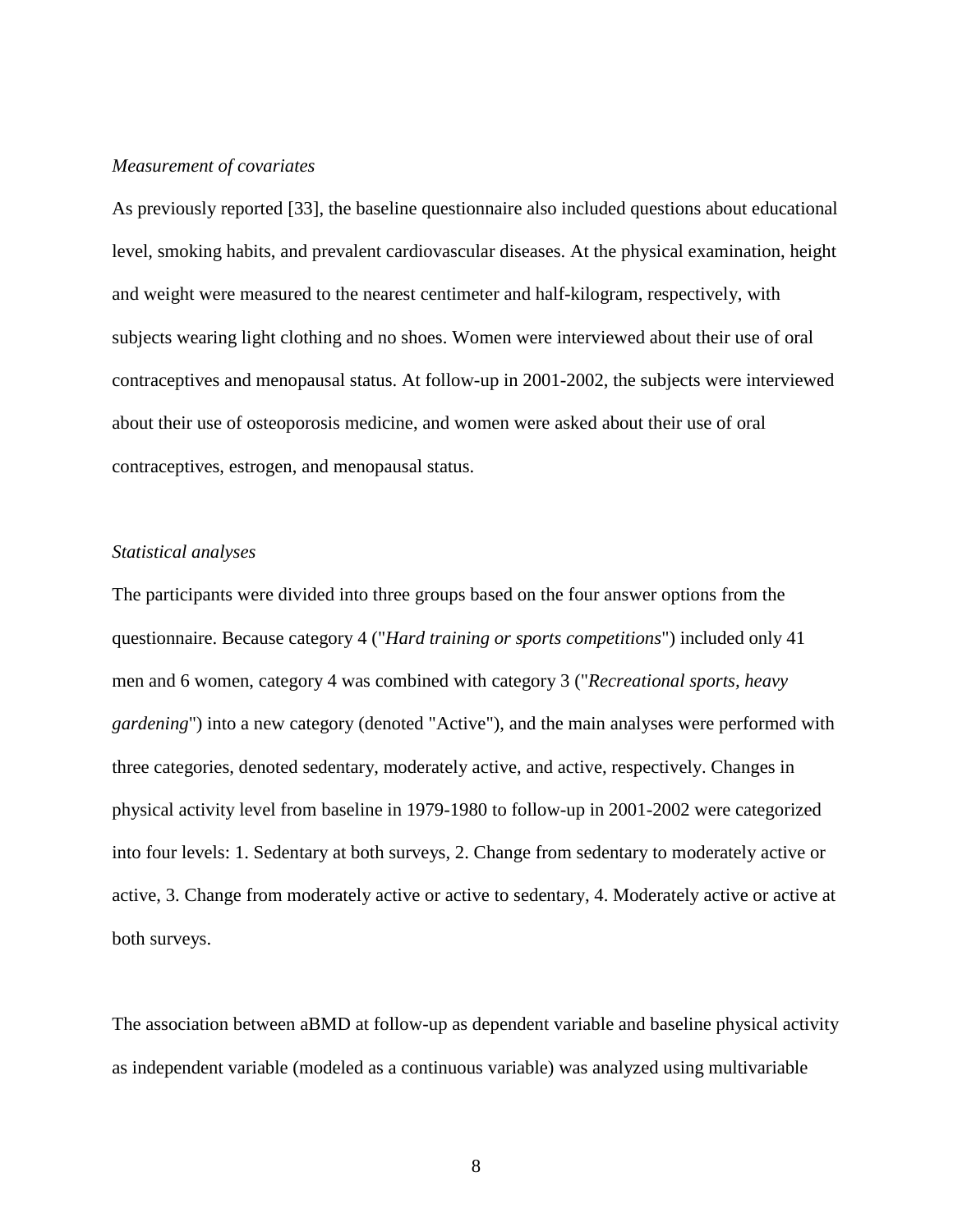linear regression models. aBMD differences between groups of physical activity level were analyzed using analysis of covariance, followed by simple contrasts using sedentary (sedentary unchanged when analyzing physical activity changes) as reference category.

Baseline age, smoking status, height, weight, and sex (except when analyzes were stratified by sex) were included in the model as possible confounders. Adjusting for height, weight, and smoking status at follow-up gave similar results. Therefore, only results adjusted for baseline covariates are presented in this study. An interaction term, the cross product between physical activity and age, was added to the model to examine possible effect modifications by age. Model assumptions were verified by residual analyses.

Binary logistic regression models were used to assess the association between baseline physical activity and osteoporosis at follow-up. Prevalence of osteoporosis was calculated based on the peak total hip aBMD. Osteoporosis was defined by a gender-specific T-score (aBMD value) of 2.5 SD or more below the mean total hip aBMD value [7]. For the 354 women in the age group 20-35 years, the mean total hip aBMD was  $1.003$  g/cm2 (SD 0.11). For men (n = 242), the corresponding value was  $1.063$  g/cm2 (SD 0.12). These values were used as reference values.

Two-sided *P* values < 0.05 were considered statistically significant. All analyses were performed using SPSS (Statistical Package for Social Sciences, Chicago, IL, USA), version 16.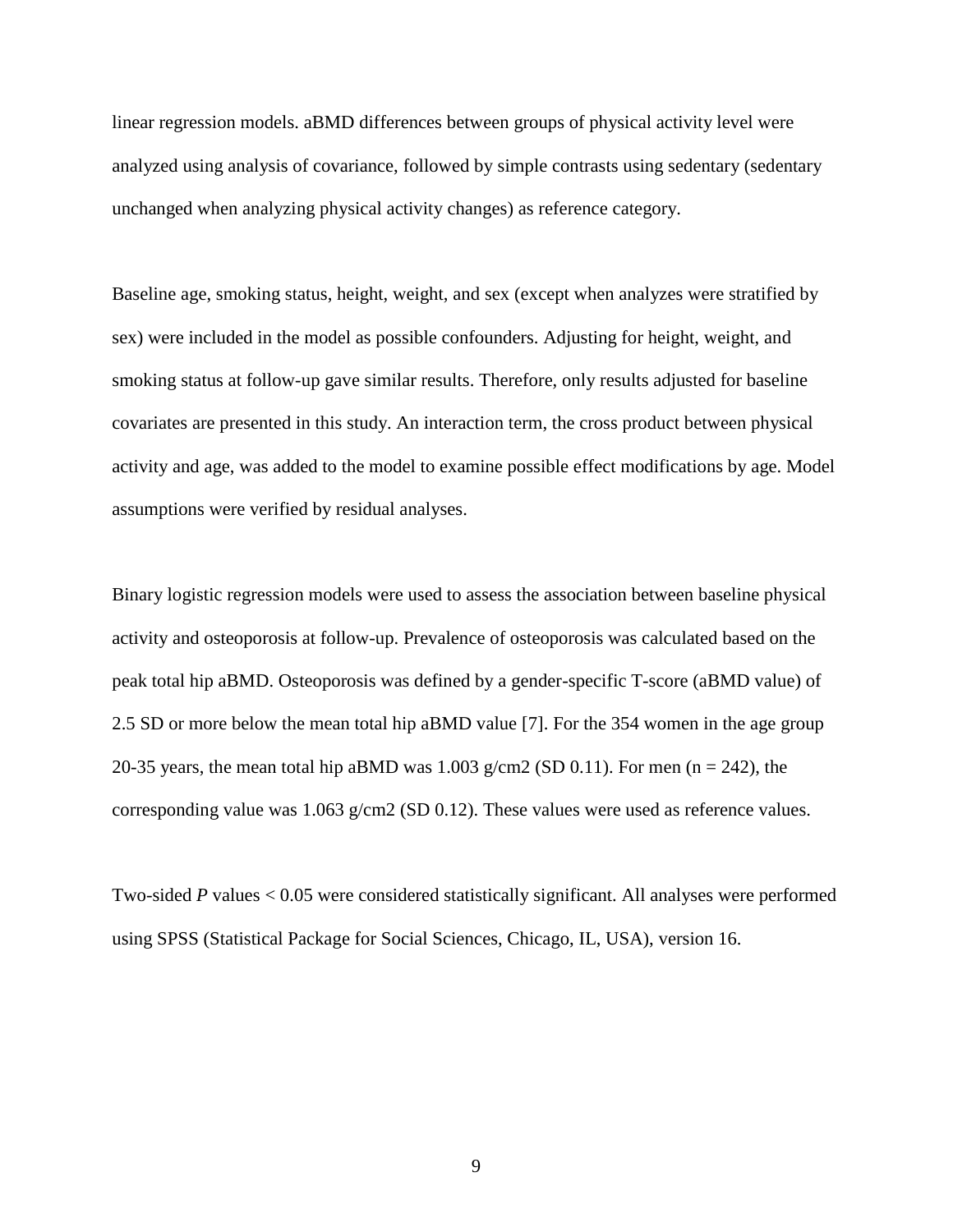#### **Results**

In this study, 3,217 subjects with a mean age of 41.5 years (SD 6.6), range 20-54 years (20-49 years in women), at baseline were followed up 22 years later. Among the women, 19% were sedentary, 67% were moderately active, and 15% were active at baseline. In men, 19% were sedentary, 51% were moderately active, and 31% were active. Smoking and height differed between baseline physical activity groups, in men also age and body mass index, and in women educational level (Table 1). Use of osteoporosis medicine, oral contraceptives, or estrogen at follow-up did not differ between baseline physical activity groups ( $P \ge 0.16$ ); therefore, we did not include these variables in the analyses.

In both sexes, we found a significant positive linear relationship between aBMD and physical activity levels, after adjustments for baseline age, smoking status, height, and weight (Table 2). The increasing linear trend in mean aBMD across the physical activity levels was consistent at the hip (total hip, femoral neck and trochanter area) and forearm (distal and ultradistal area) (all *P* trend < 0.05) (Table 2). Unadjusted means of aBMD are not presented, as they were similar. No significant interaction between age and physical activity level was found in either women or men  $(P > 0.2)$ .

At all sites, there were significant differences in aBMD between the groups ( $P \le 0.05$ ) (Table 2). The active women had 0.011 to 0.030  $g/cm^2$  (2.7 to 4.6%) higher aBMD than the sedentary women at both the hip and forearm sites  $(P < 0.05)$ ; the corresponding difference in men was 0.010 to 0.027  $g/cm^2$  (1.9 to 3.0%). The moderately active subjects had significantly higher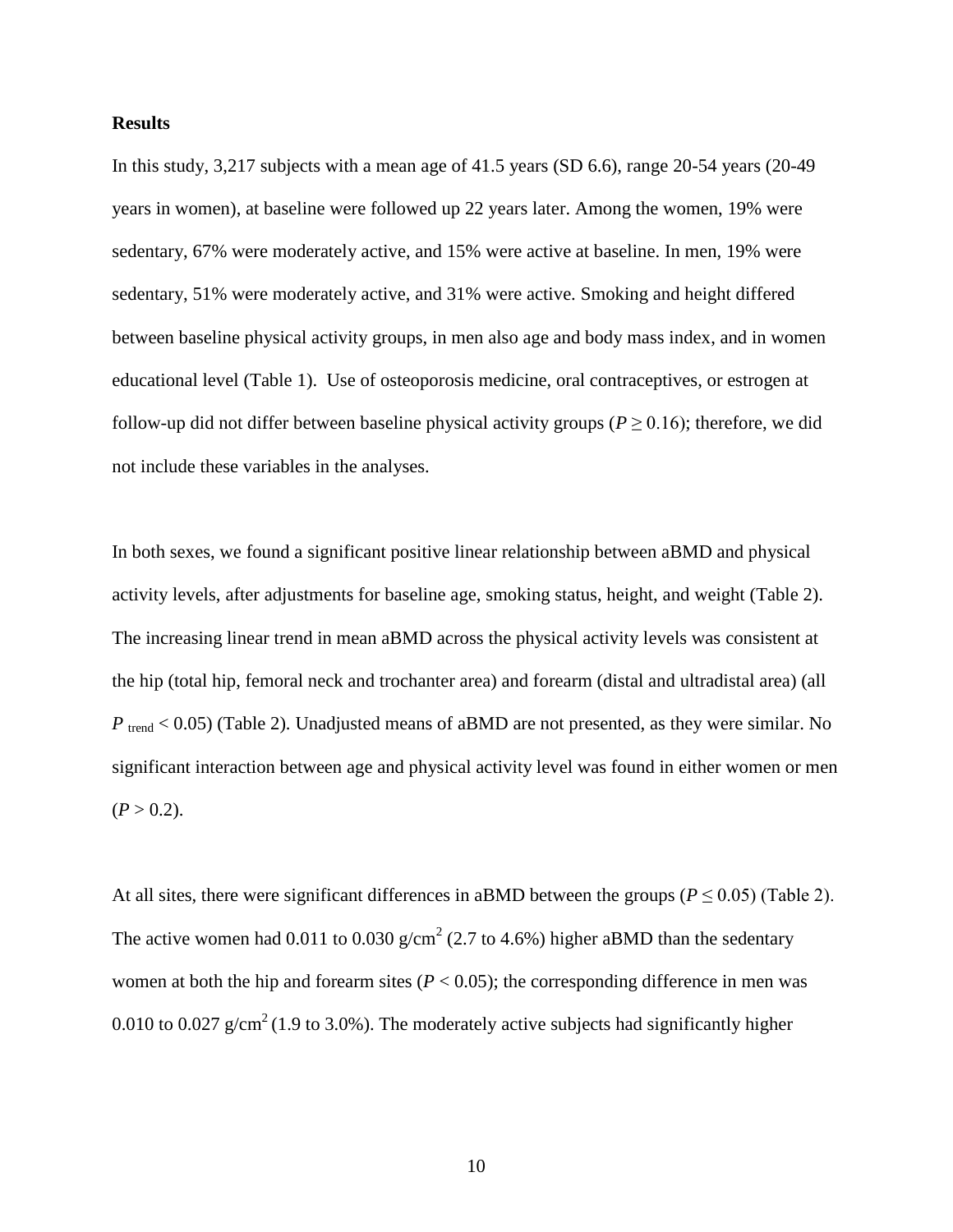aBMD than the sedentary at the ultradistal forearm (women and men) and distal forearm (men)  $(P < 0.05)$ , and non-significantly higher aBMD at the hip  $(P > 0.05)$ .

Due to paucity of cases of osteoporosis in men and women, the analyses assessing the relationship between physical activity and osteoporosis were not stratified by sex. The prevalence of osteoporosis decreased with increasing level of physical activity (sedentary 8.4%  $(n=50)$ , moderately active 5.8%  $(n=110)$ , and active 4.2%  $(n=30)$ ). We found an inverse linear trend in odds of osteoporosis across physical activity levels (OR 0.7, 95% CI: 0.56, 0.93, *P* trend  $= 0.013$ ), after adjustments for baseline age, smoking status, height, weight, and sex.

In a subsample of 2436 men and women under the age of 70 years in 2001-2002, we examined changes in physical activity from 1979-1980 to 2001-2002 in relation to aBMD (Figure 1). We found that 71% were either moderately active or active at both baseline and follow-up, while 6% were sedentary at both surveys. Those who where sedentary at both surveys, had lower aBMD than those who were moderately active or active at one or both surveys ( $P \leq 0.01$ ).

#### **Discussion**

In this prospective, population-based study, leisure time physical activity was positively associated with aBMD measured 22 years later, when the subjects were 42 to 76 years old. The results uniformly showed a positive linear trend in aBMD across physical activity levels; this dose-response relationship was consistent at both the hip and forearm in both sexes, after adjustments for baseline age, height, weight, and smoking status. Likewise, we found a reduced risk of osteoporosis with higher levels of leisure time physical activity.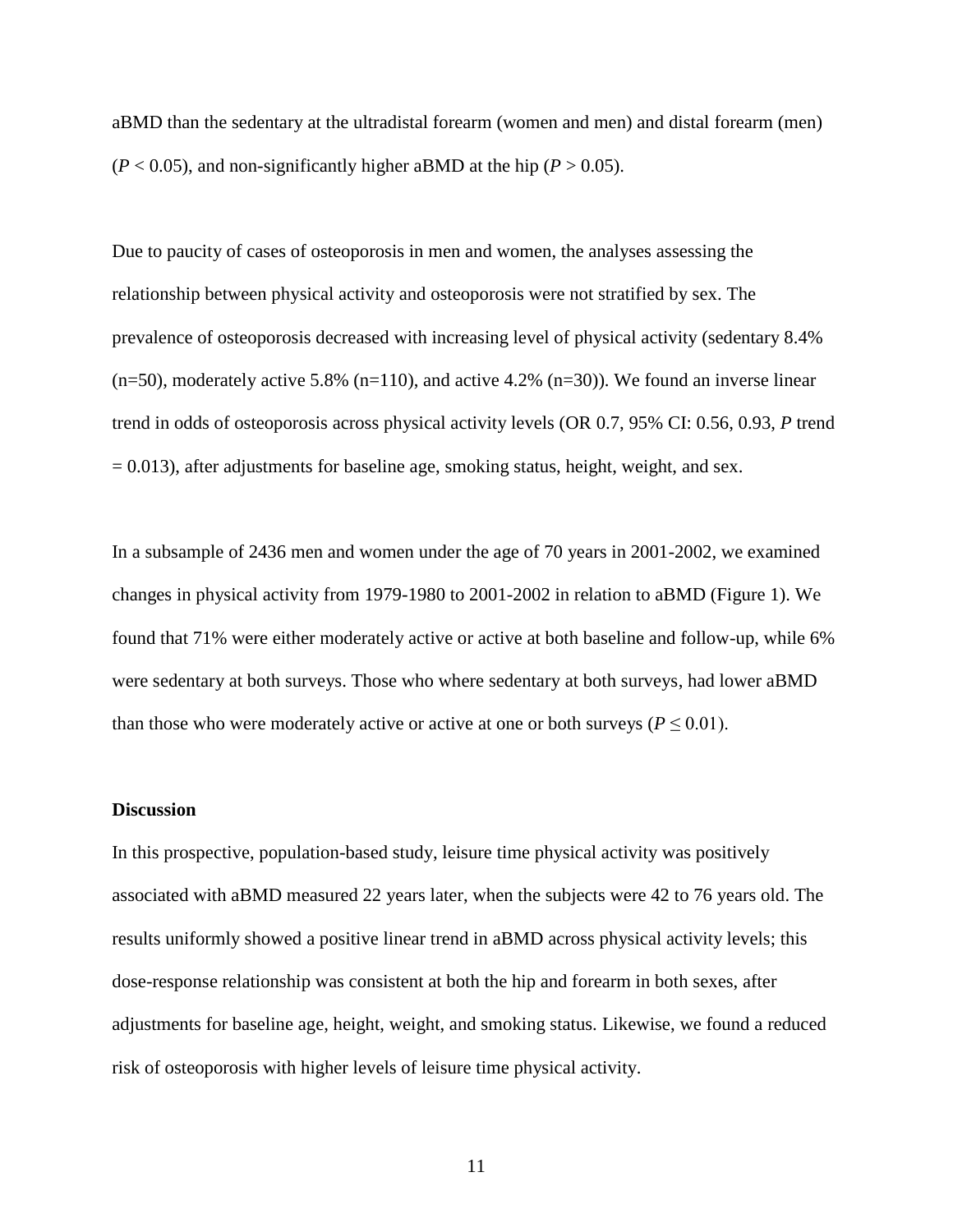Based on data from a subsample of the participants (those aged < 70 years in 2001), we found that 71% were moderately active or active both at baseline and at follow-up, and that being physically active at either baseline and follow-up or both was associated with a higher aBMD than being sedentary at both surveys. These results indicate that any activity is better than being sedentary, and that not only past, but also recent activity may influence bone. However, the subgroup excluded all persons older than 70 years.

Our study extends the existing knowledge about long-term benefits of physical activity into middle age and old age by using a prospective design. Retrospective studies, which are susceptible to recall bias, have reported inconsistent results. Some studies of elderly men and women show an association between past physical activity and BMD at the hip and forearm at older age [15, 22]. Moreover, former elite athletes seem to maintain higher BMD 10 years after retirement compared to controls [12, 24], and even up to 40 years after retirement [21]; however, former athletes may have had higher levels of adulthood physical activity than non-athletes. Other studies of BMD in elderly individuals did not demonstrate any association with past physical activity in adulthood [14, 23, 34], although physical activity in adolescence predicted BMD at older age [14, 23]. In our study, we showed that even moderate physical activity was associated with higher aBMD.

Previous studies have demonstrated that the risk of hip fracture increases 2.6-2.9 times for one SD decrease in aBMD at the femoral neck [35-37], and that the risk of hip fracture decreases 1.9 times with 0.1  $g/cm^2$  increase in hip aBMD [38]. The differences in aBMD between physical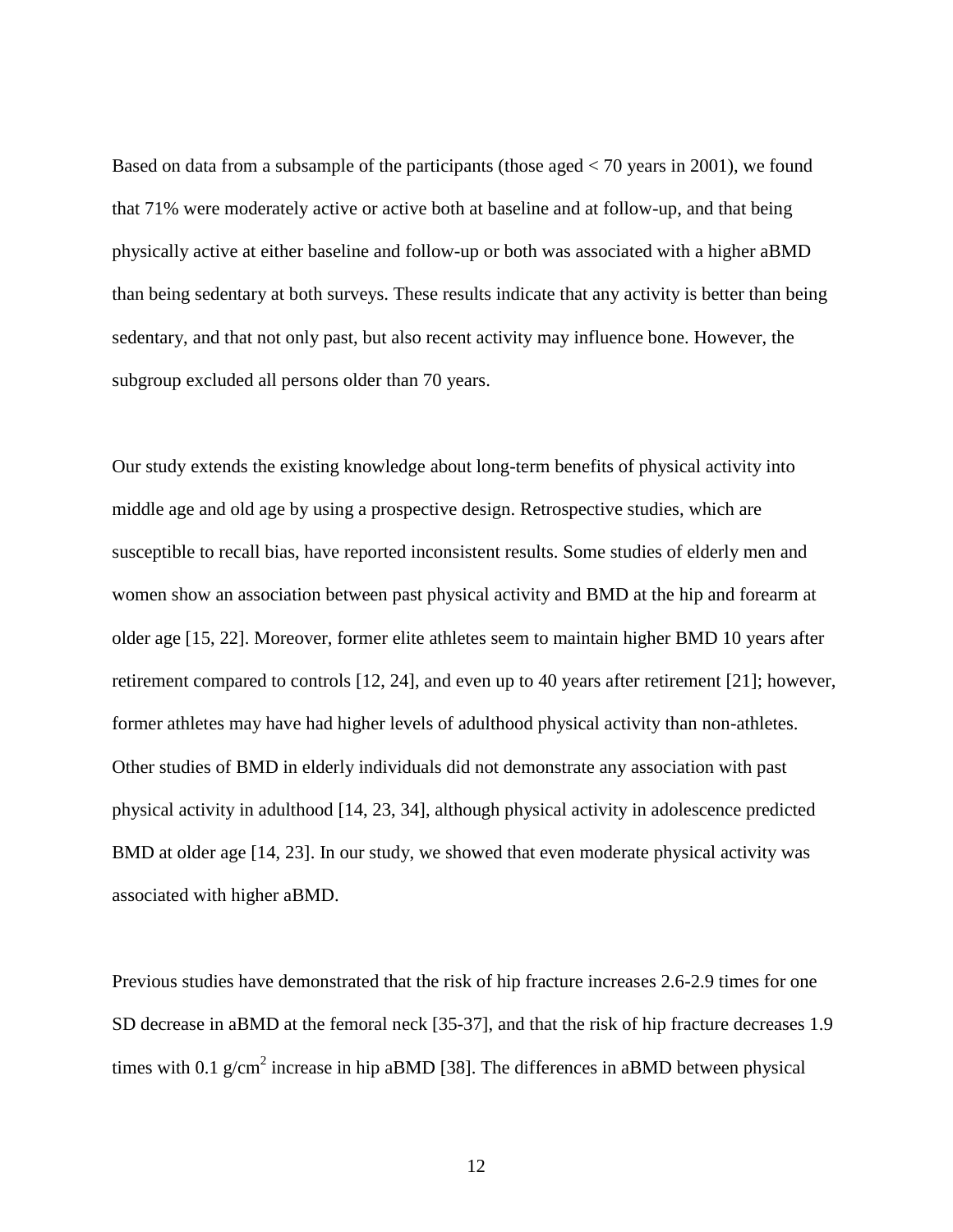activity levels in this study were relatively small, but consistent across all measured sites, which could indicate an association between physical activity and fracture risk.

Physical activity may also reduce fracture risk through other mechanisms than BMD, by affecting structural properties of the bone positively [39, 40]. Although aBMD measured with DXA is a common surrogate of bone strength, it is possible to measure other aspects of bone strength such as bone geometry and volumetric BMD, using three-dimensional imaging techniques. For example, Daly and Bass [39] reported that lifetime and mid-adulthood physical activity was associated with 6-15% higher mid-femur total and cortical areas as measured by quantitative computed tomography (QCT), while there was no observed association between aBMD and lifetime physical activity. In our study, three-dimensional imaging techniques were not available, but as suggested by Daly and Bass, because of the two-dimensional nature of aBMD measures, DXA may actually underestimate the effect of physical activity on bone strength.

Observational study designs are prone to selection bias, which may also have affected our study. The participation rate in the baseline survey was high (78%), but persons with poor health may not have attended. However, relatively few individuals aged 20-54 years have serious chronic diseases [41]. The subjects who were lost to follow-up for some reason (dropped out, moved, dead, excluded due to study design etc.) tended to be younger, taller, had higher education and a higher percentage of smokers. Although any non-attendance should be a matter of concern, we believe that it is unlikely that the association between physical activity and aBMD differed substantially between the participants in our study and eligible persons who did not attend.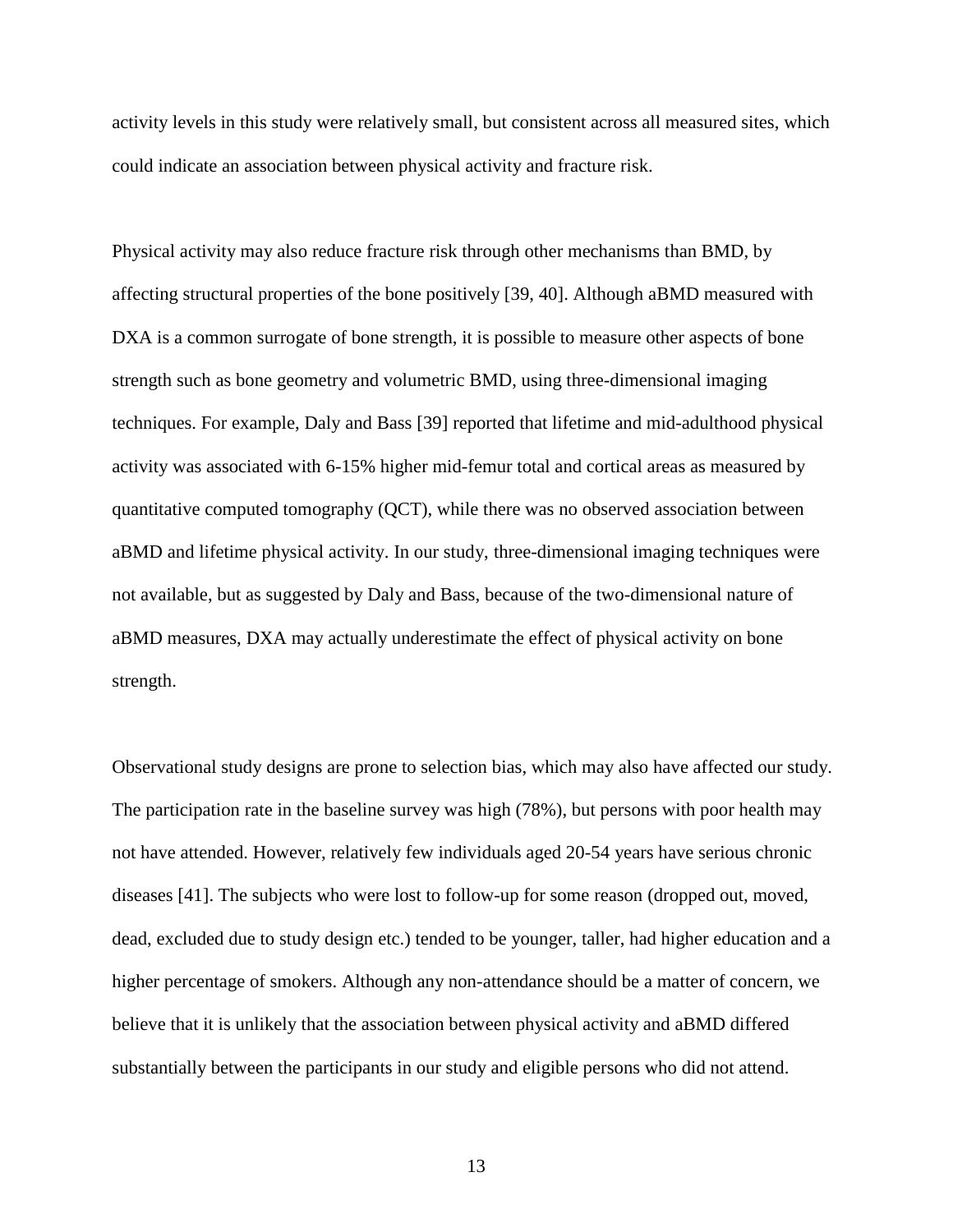Self-report of physical activity may result in misclassification; however, in most situations, misclassification leads to weaker relationships. The question regarding leisure time physical activity used in the Tromsø Study was introduced by Saltin and Grimby [42] 40 years ago and has ever since been widely used in population studies. The question is validated against various measures [26-29].

The physical activity question in our study covers partly duration (more or less than 4 hours per week) and a crude measure of intensity, but not type or frequency of the activity. Therefore, we have used the answer as an estimate of the total volume of activity only. Generally, total volume is regarded sufficient to show a dose-response relationship, although too inaccurate to find the exact level of physical activity to prevent disease [43]. With this in mind, we noticed that physical activity in this study, defined as activity more than four hours per week with moderate or high intensity, is in accordance with the Nordic Health Authorities' recommendations, which is 30 minutes physical activity with moderate intensity most days of the week [44].

Because aBMD was not measured at baseline, we were unable to control for baseline differences in aBMD between the groups. Lack of information about baseline BMD limits conclusions about causal relationship. Still, it is interesting to see that a rather rough measure of physical activity is significantly associated to aBMD 22 years later.

Adjustments for important risk factors (age, smoking status, height, weight, and sex) minimize the potential for confounding. Replacing weight and height with BMI as possible confounders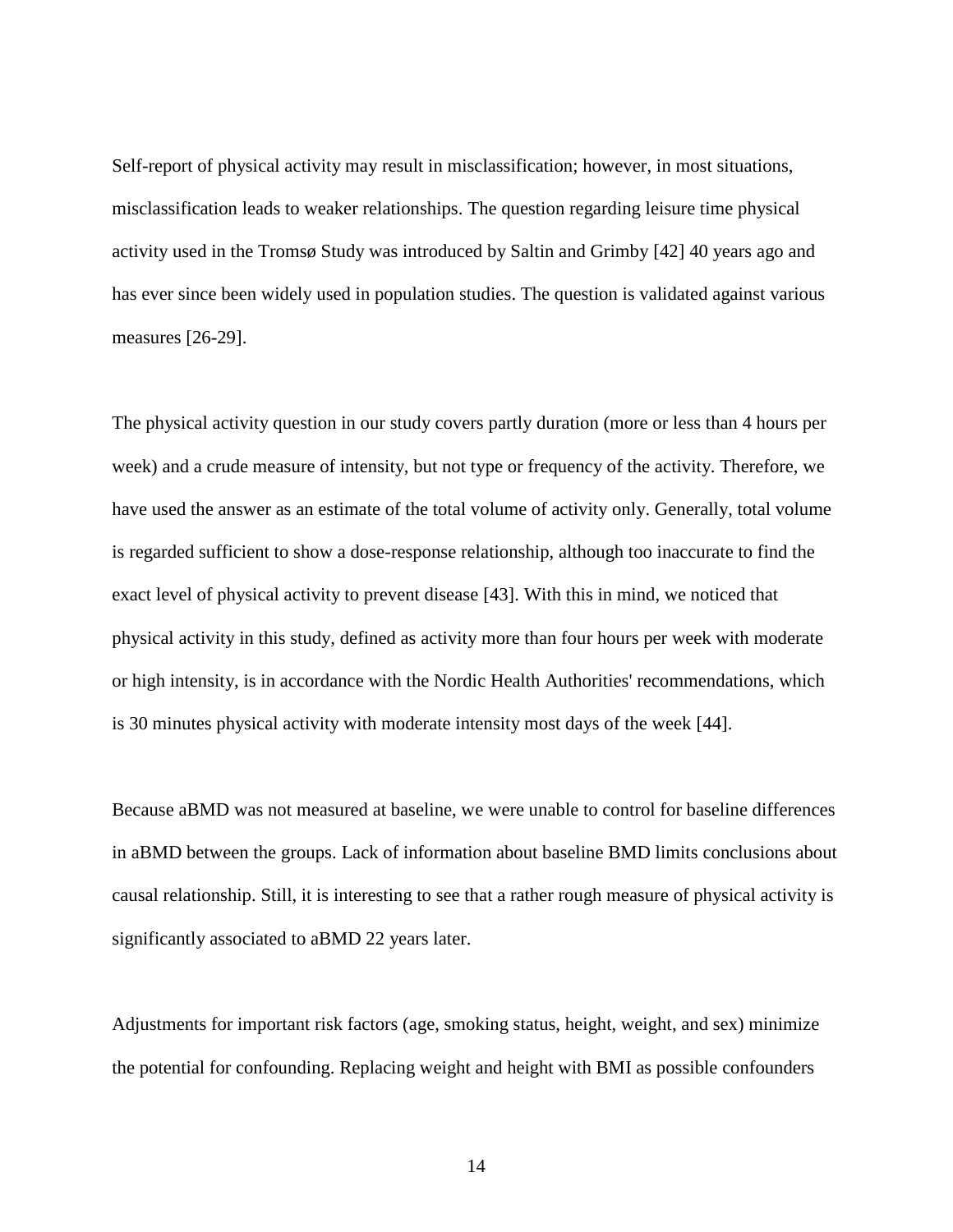gave similar results; therefore, we chose a model with weight and height, as these are direct measures, with height directly related to bone size. However, because of the observational study design, residual confounding or unmeasured confounders may have influenced our findings. Unfortunately, we did not have adequate information about nutritional intake.

An important strength of this study was the large population-based cohort and the prospective assessment of physical activity. Thus, we were able to detect a dose-response relationship, which may have implications for public health advice about physical activity [43].

In conclusion, our results showed that leisure time physical activity in adulthood was positively associated with aBMD later in life, at ages when individuals are more prone to fragility fractures. The results imply a reduced risk of osteoporosis among individuals who are physically active in adulthood.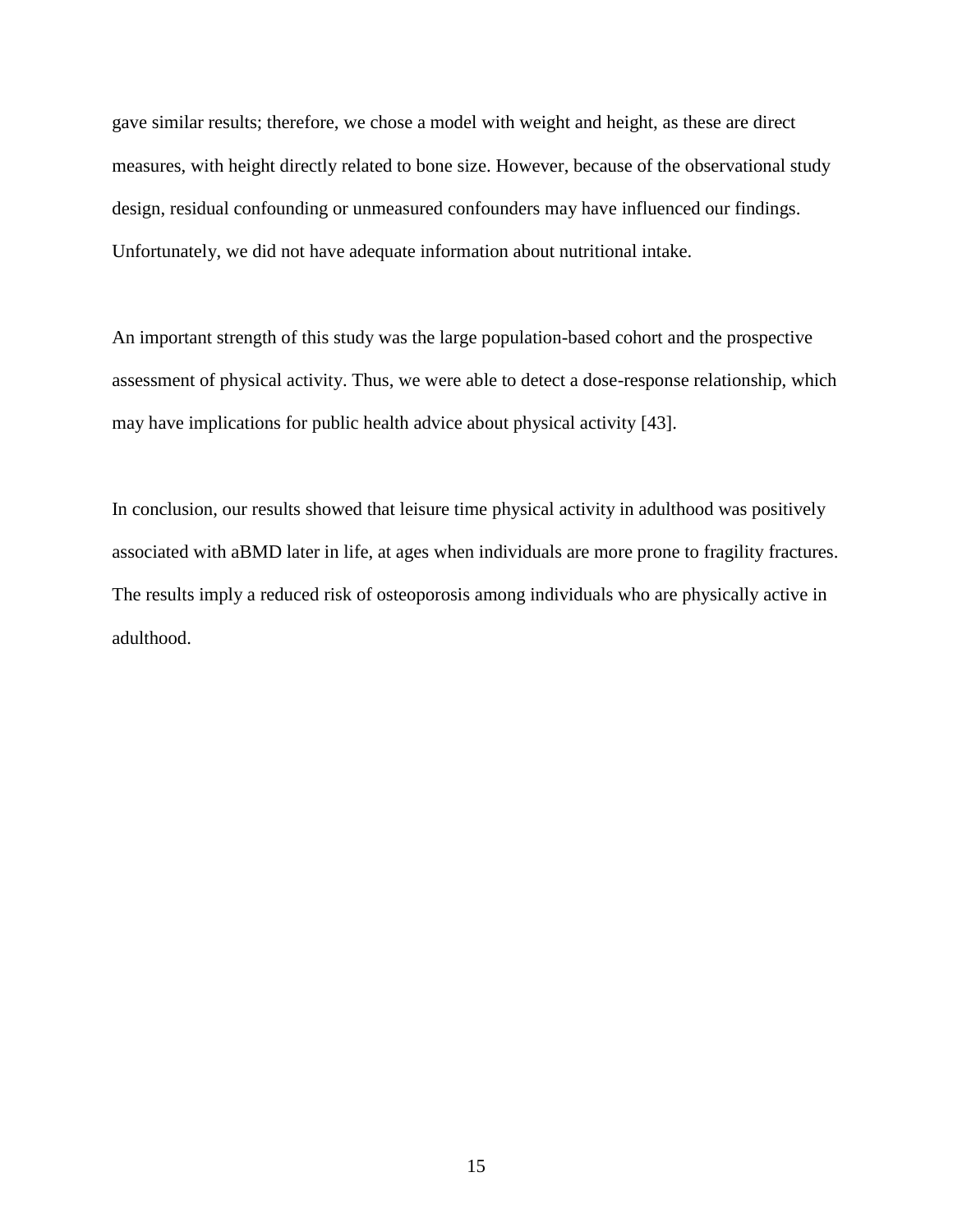# **Acknowledgments**

This work was funded by the Research Council of Norway.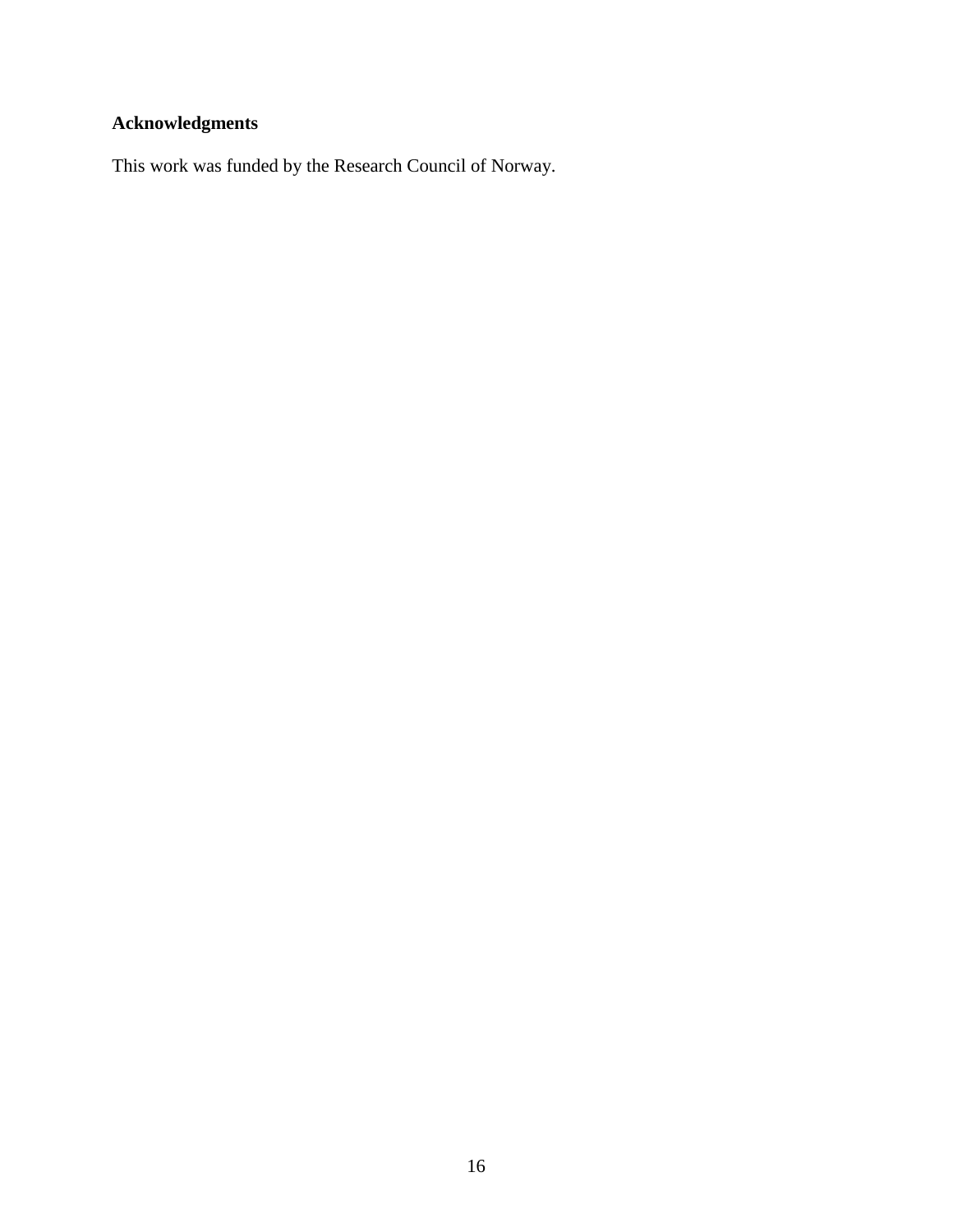#### **References**

- 1. Cole ZA, Dennison EM, Cooper C. Osteoporosis epidemiology update. Current rheumatology reports 2008; 10: 92-96.
- 2. Cummings SR, Melton LJ. Epidemiology and outcomes of osteoporotic fractures. Lancet 2002; 359: 1761-1767.
- 3. Karlsson MK, Nordqvist A, Karlsson C. Sustainability of exercise-induced increases in bone density and skeletal structure. Food Nutr Res 2008; 52. doi: 10.3402/fnr.v52i0.1872. Epub 2008 Oct 1.
- 4. Barry DW, Kohrt WM. Exercise and the preservation of bone health. J Cardiopulm Rehabil Prev 2008; 28: 153-162.
- 5. Beck BR, Snow CM. Bone health across the lifespan--exercising our options. Exerc Sport Sci Rev 2003; 31: 117-122.
- 6. Kohrt WM, Bloomfield SA, Little KD, Nelson ME, Yingling VR, American College of Sports M. American College of Sports Medicine Position Stand: physical activity and bone health. Med Sci Sports Exerc 2004; 36: 1985-1996.
- 7. WHO Scientific Group on the Prevention and Management of Osteoporosis. Prevention and management of osteoporosis : report of a WHO Scientific Group. Geneva: World Health Organization. 2003.
- 8. Delvaux K, Lefevre J, Philippaerts R, Dequeker J, Thomis M, Vanreusel B, Claessens A, Eynde BV, Beunen G, Lysens R. Bone mass and lifetime physical activity in Flemish males: a 27-year follow-up study. Med Sci Sports Exerc 2001; 33: 1868-1875.
- 9. Van Langendonck L, Lefevre J, Claessens AL, Thomis M, Philippaerts R, Delvaux K, Lysens R, Renson R, Vanreusel B, Vanden Eynde B, Dequeker J, Beunen G. Influence of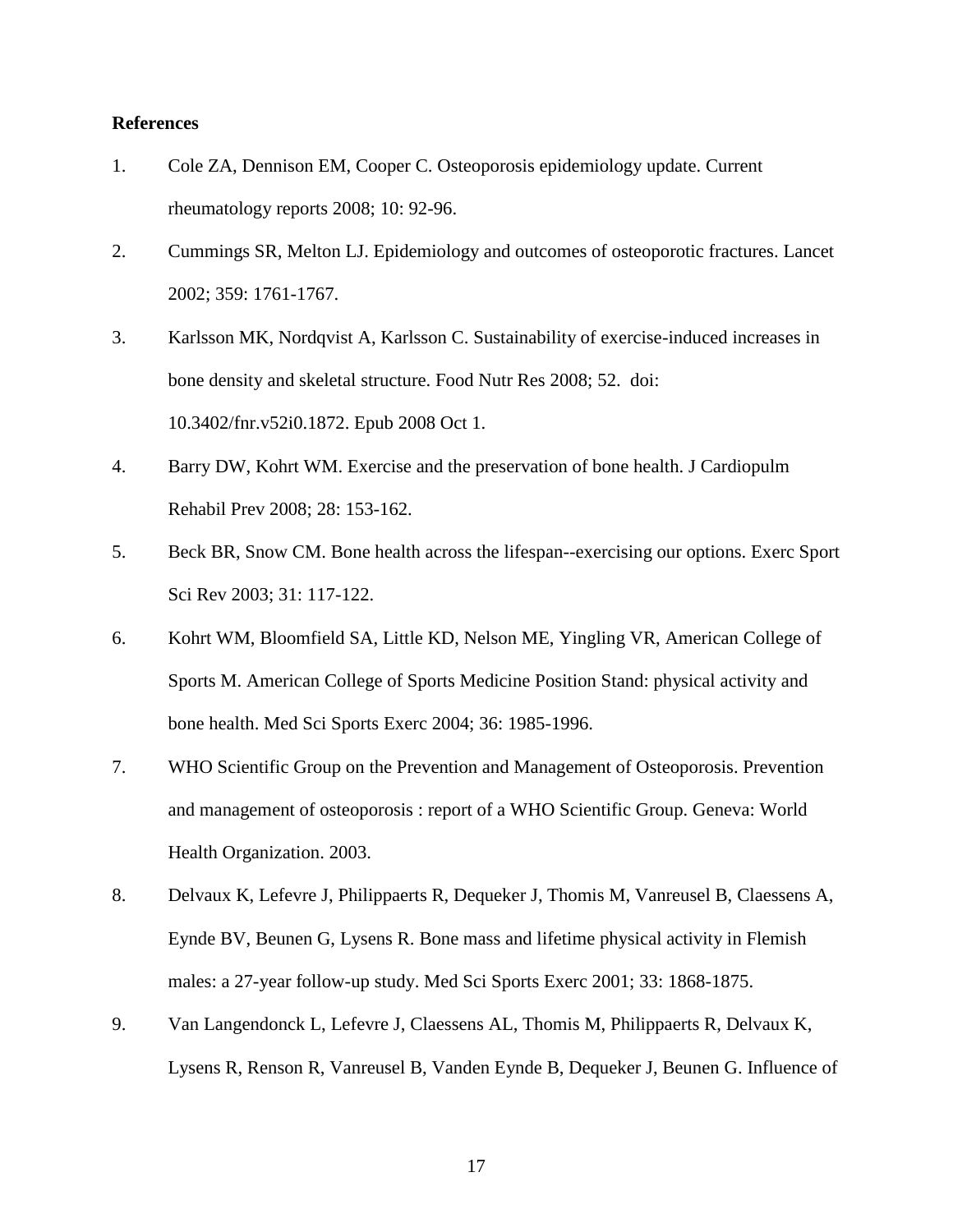participation in high-impact sports during adolescence and adulthood on bone mineral density in middle-aged men: a 27-year follow-up study. Am J Epidemiol 2003; 158: 525- 533.

- 10. Barnekow-Bergkvist M, Hedberg G, Pettersson U, Lorentzon R. Relationships between physical activity and physical capacity in adolescent females and bone mass in adulthood. Scand J Med Sci Sports 2006; 16: 447-455.
- 11. Foley S, Quinn S, Dwyer T, Venn A, Jones G. Measures of childhood fitness and body mass index are associated with bone mass in adulthood: a 20-year prospective study. J Bone Miner Res 2008; 23: 994-1001.
- 12. Duppe H, Gardsell P, Johnell O, Ornstein E. Bone mineral density in female junior, senior and former football players. Osteoporos Int 1996; 6: 437-441.
- 13. Etherington J, Harris PA, Nandra D, Hart DJ, Wolman RL, Doyle DV, Spector TD. The effect of weight-bearing exercise on bone mineral density: a study of female ex-elite athletes and the general population. J Bone Miner Res 1996; 11: 1333-1338.
- 14. Greendale GA, Barrett-Connor E, Edelstein S, Ingles S, Haile R. Lifetime leisure exercise and osteoporosis. The Rancho Bernardo study. Am J Epidemiol 1995; 141: 951- 959.
- 15. Ilich-Ernst J, Brownbill RA, Ludemann MA, Fu R. Critical factors for bone health in women across the age span: how important is muscle mass? Medscape women's health 2002; 7: 2.
- 16. Karlsson MK, Hasserius R, Obrant KJ. Bone mineral density in athletes during and after career: a comparison between loaded and unloaded skeletal regions. Calcif Tissue Int 1996; 59: 245-248.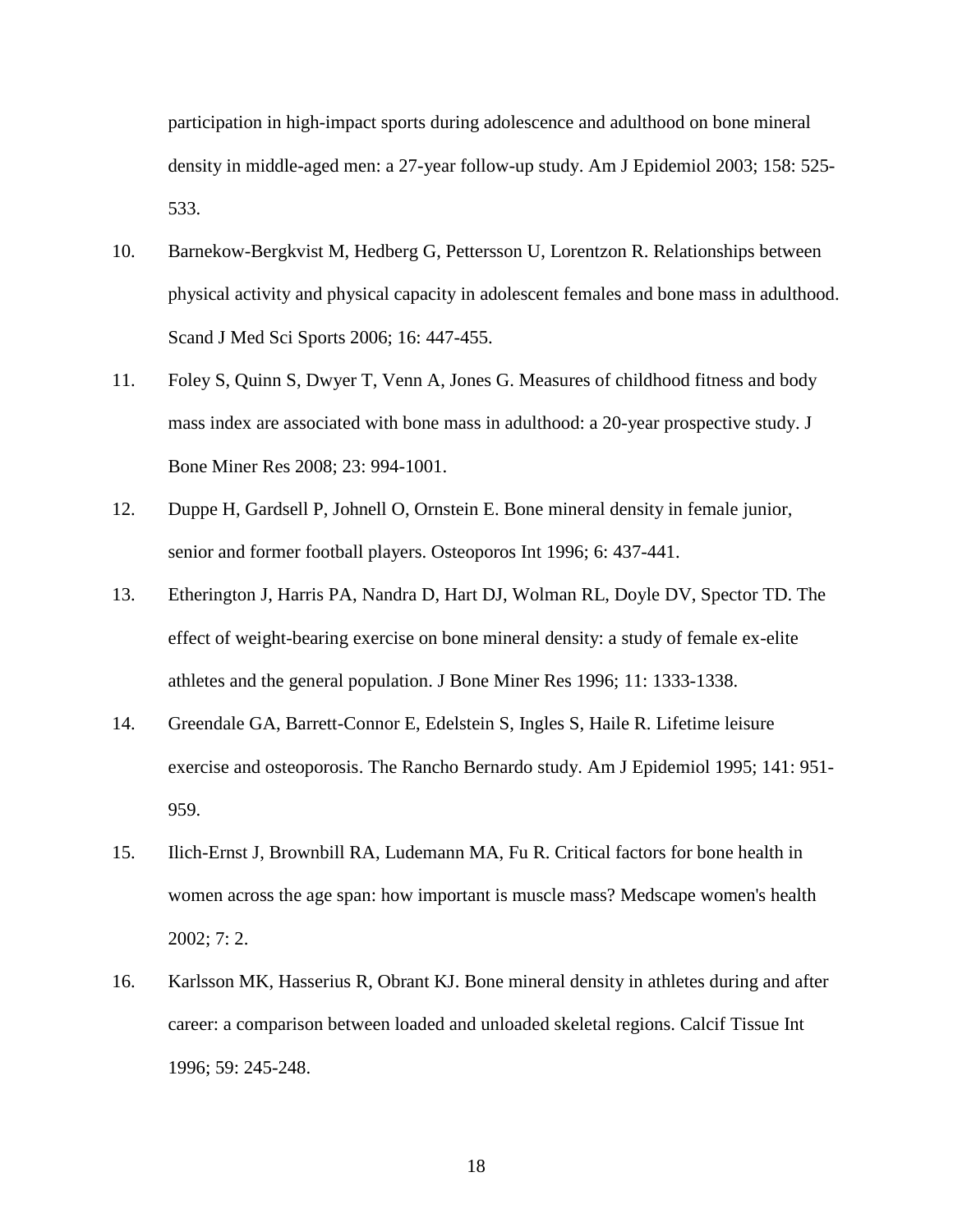- 17. Karlsson MK, Johnell O, Obrant KJ. Is bone mineral density advantage maintained longterm in previous weight lifters? Calcif Tissue Int 1995; 57: 325-328.
- 18. Karlsson MK, Linden C, Karlsson C, Johnell O, Obrant K, Seeman E. Exercise during growth and bone mineral density and fractures in old age. Lancet 2000; 355: 469-470.
- 19. Kolbe-Alexander TL, Charlton KE, Lambert EV. Lifetime physical activity and determinants of estimated bone mineral density using calcaneal ultrasound in older South African adults. J Nutr Health Aging 2004; 8: 521-530.
- 20. Kriska AM, Sandler RB, Cauley JA, LaPorte RE, Hom DL, Pambianco G. The assessment of historical physical activity and its relation to adult bone parameters. Am J Epidemiol 1988; 127: 1053-1063.
- 21. Lynch NA, Ryan AS, Evans J, Katzel LI, Goldberg AP. Older elite football players have reduced cardiac and osteoporosis risk factors. Med Sci Sports Exerc 2007; 39: 1124- 1130.
- 22. Nilsson M, Ohlsson C, Eriksson AL, Frandin K, Karlsson M, Ljunggren O, Mellström D, Lorentzon M. Competitive physical activity early in life is associated with bone mineral density in elderly Swedish men. Osteoporos Int 2008; 19: 1557-1566.
- 23. Rideout CA, McKay HA, Barr SI. Self-reported lifetime physical activity and areal bone mineral density in healthy postmenopausal women: the importance of teenage activity. Calcif Tissue Int 2006; 79: 214-222.
- 24. Uzunca K, Birtane M, Durmus-Altun G, Ustun F. High bone mineral density in loaded skeletal regions of former professional football (soccer) players: what is the effect of time after active career? Br J Sports Med 2005; 39: 154-157.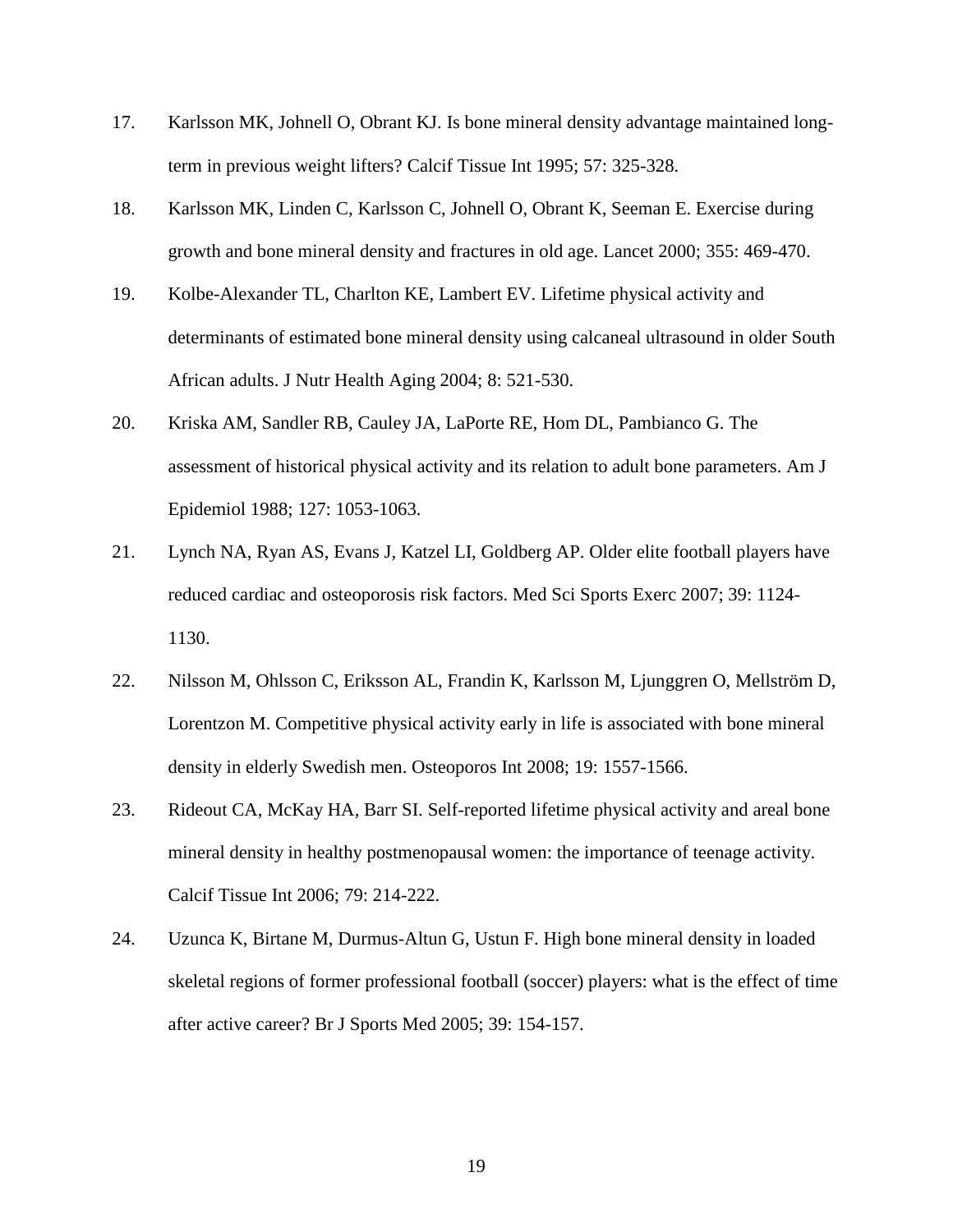- 25. Wilsgaard T, Arnesen E. Body mass index and coronary heart disease risk score: the Tromsø study, 1979 to 2001. Ann Epidemiol 2007; 17: 100-105.
- 26. Graff-Iversen S, Anderssen SA, Holme IM, Jenum AK, Raastad T. Two short questionnaires on leisure-time physical activity compared with serum lipids, anthropometric measurements and aerobic power in a suburban population from Oslo, Norway. Eur J Epidemiol 2008; 23: 167-174.
- 27. Løchen ML, Rasmussen K. The Tromsø study: physical fitness, self reported physical activity, and their relationship to other coronary risk factors. J Epidemiol Community Health. 1992;46(2):103-107.
- 28. Wilhelmsen L, Tibblin G, Aurell M, Bjure J, Ekstrom-Jodal B, Grimby G. Physical activity, physical fitness and risk of myocardial infarction. Adv Cardiol 1976; 18: 217- 230.
- 29. Aadahl M, Kjær M, Jørgensen T. Associations between overall physical activity level and cardiovascular risk factors in an adult population. Eur J Epidemiol 2007; 22: 369-378.
- 30. Emaus N, Omsland TK, Ahmed LA, Grimnes G, Sneve M, Berntsen GK. Bone mineral density at the hip in Norwegian women and men--prevalence of osteoporosis depends on chosen references: the Tromsø Study. Eur J Epidemiol 2009; 24: 321-328.
- 31. Emaus N, Berntsen GK, Joakimsen R, Fønnebø V. Bone mineral density measures in longitudinal studies: the choice of phantom is crucial for quality assessment. The Tromsø study, a population-based study. Osteoporos Int 2005; 16: 1597-1603.
- 32. Omsland TK, Emaus N, Gjesdal CG, Falch JA, Tell GS, Forsen L, Berntsen GK, Meyer HE. In vivo and in vitro comparison of densitometers in the NOREPOS study. J Clin Densitom 2008; 11: 276-282.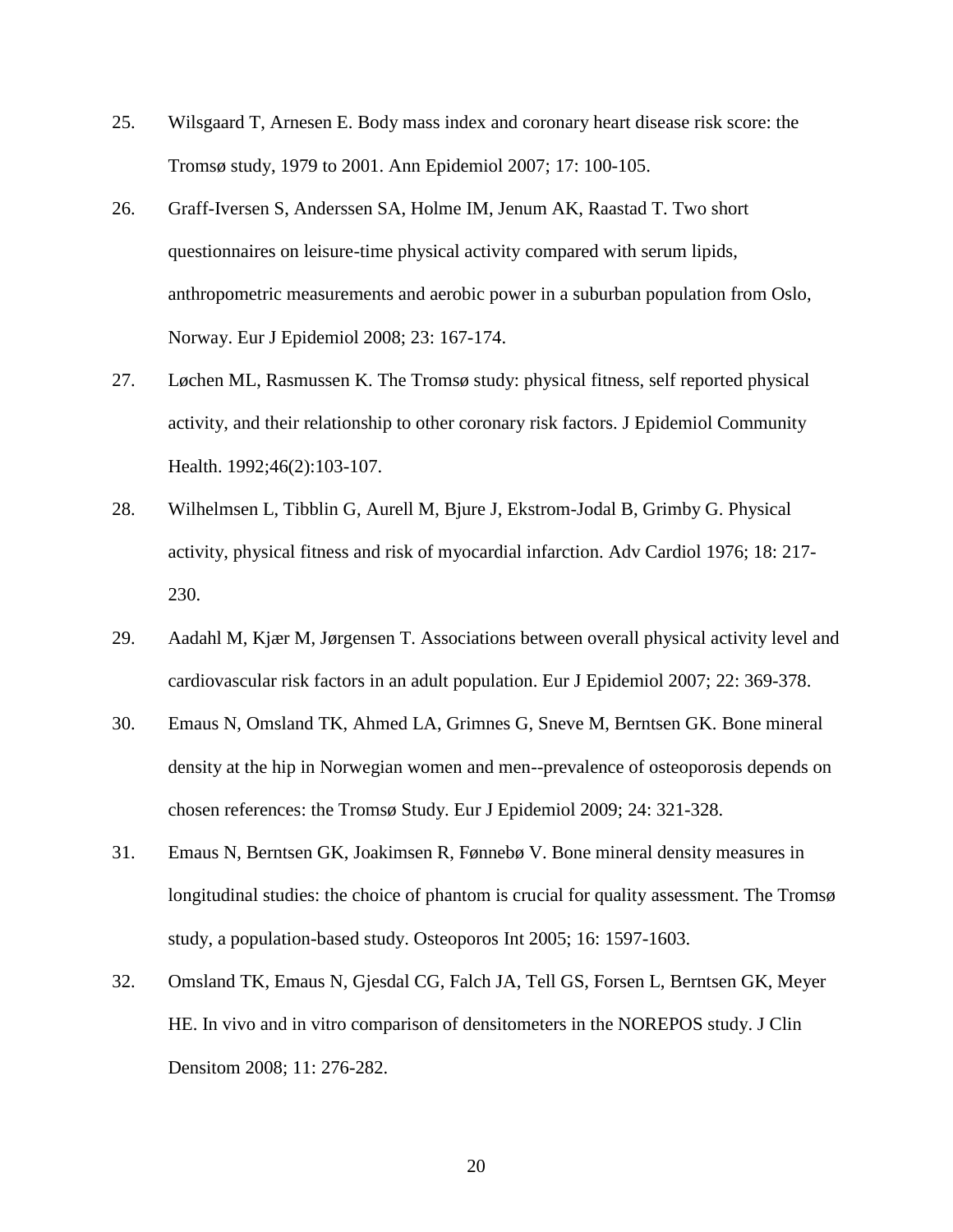- 33. Bønaa KH, Thelle DS. Association between blood pressure and serum lipids in a population. The Tromsø Study. Circulation 1991; 83: 1305-1314.
- 34. Brownbill RA, Lindsey C, Crncevic-Orlic Z, Ilich JZ. Dual hip bone mineral density in postmenopausal women: geometry and effect of physical activity. Calcif Tissue Int 2003; 73: 217-224.
- 35. Cummings SR, Black DM, Nevitt MC, Browner W, Cauley J, Ensrud K, Genant HK, Palermo L, Scott J, Vogt TM. Bone density at various sites for prediction of hip fractures. The Study of Osteoporotic Fractures Research Group. Lancet 1993; 341: 72-75.
- 36. Johnell O, Kanis JA, Jonsson B, Oden A, Johansson H, De Laet C. The burden of hospitalised fractures in Sweden. Osteoporos Int 2005; 16: 222-228.
- 37. Marshall D, Johnell O, Wedel H. Meta-analysis of how well measures of bone mineral density predict occurrence of osteoporotic fractures. BMJ 1996; 312: 1254-1259.
- 38. Kanis JA, Johnell O, Oden A, Johansson H, Eisman JA, Fujiwara S, Kroger H, Honkanen R, Melton LJ, 3rd, O'Neill T, Reeve J, Silman A, Tenenhouse A. The use of multiple sites for the diagnosis of osteoporosis. Osteoporos Int 2006; 17: 527-534.
- 39. Daly RM, Bass SL. Lifetime sport and leisure activity participation is associated with greater bone size, quality and strength in older men. Osteoporos Int 2006; 17: 1258-1267.
- 40. Uusi-Rasi K, Kannus P, Cheng S, Sievanen H, Pasanen M, Heinonen A, Nenonen A, Halleen J, Fuerst T, Genant H, Vuori I. Effect of alendronate and exercise on bone and physical performance of postmenopausal women: a randomized controlled trial. Bone 2003; 33: 132-143.
- 41. Jacobsen BK, Thelle DS. The Tromsø Heart Study: responders and non-responders to a health questionnaire, do they differ? Scand J Soc Med 1988; 16: 101-104.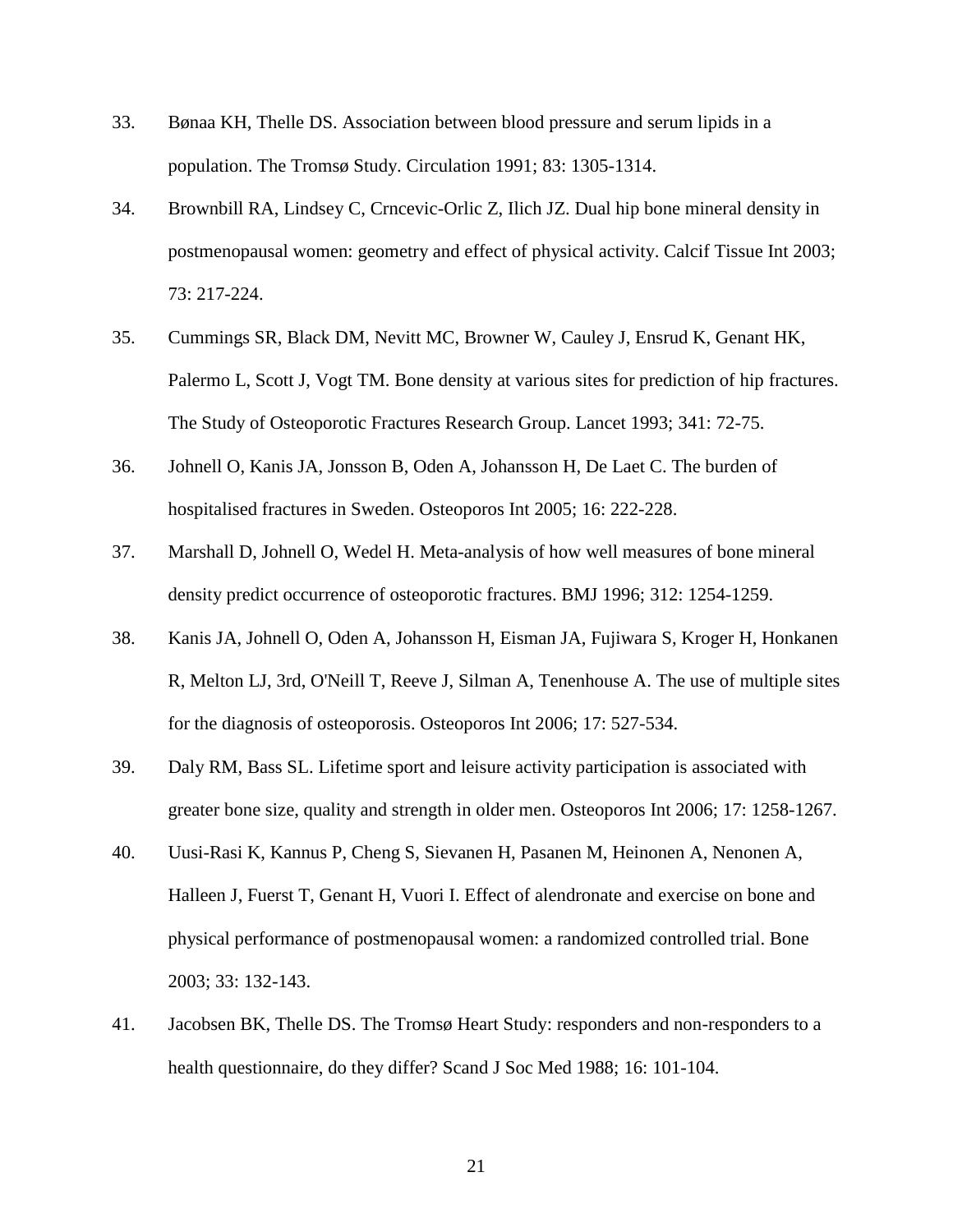- 42. Saltin B, Grimby G. Physiological analysis of middle-aged and old former athletes. Comparison with still active athletes of the same ages. Circulation 1968; 38: 1104-1115.
- 43. Lee IM. Epidemiologic methods in physical activity studies. Oxford: Oxford University Press. 2009.
- 44. Anderssen SA, Strømme SB. [Physical activity and health--recommendations]. Tidsskr Nor Laegeforen. 2001; 121: 2037-2041.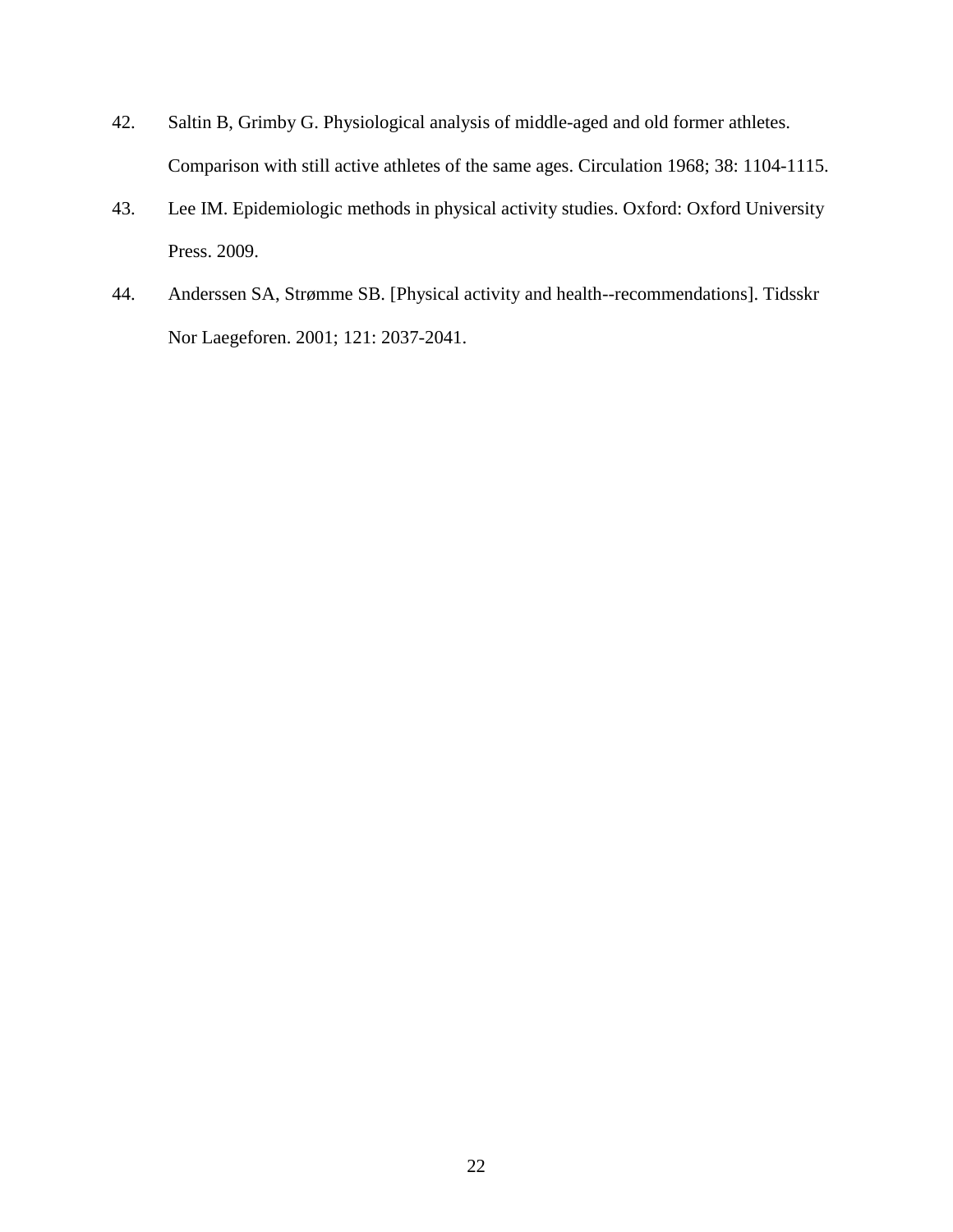# **Figure legend**

Fig. 1: Areal bone mineral density at the hip (a) and forearm (b) in relation to changes in physical activity level from baseline to follow-up. Results are adjusted for baseline age, smoking status, sex, height, and weight. \*Significant higher areal bone mineral density than those who were sedentary at both baseline and follow-up (*P*<0.05).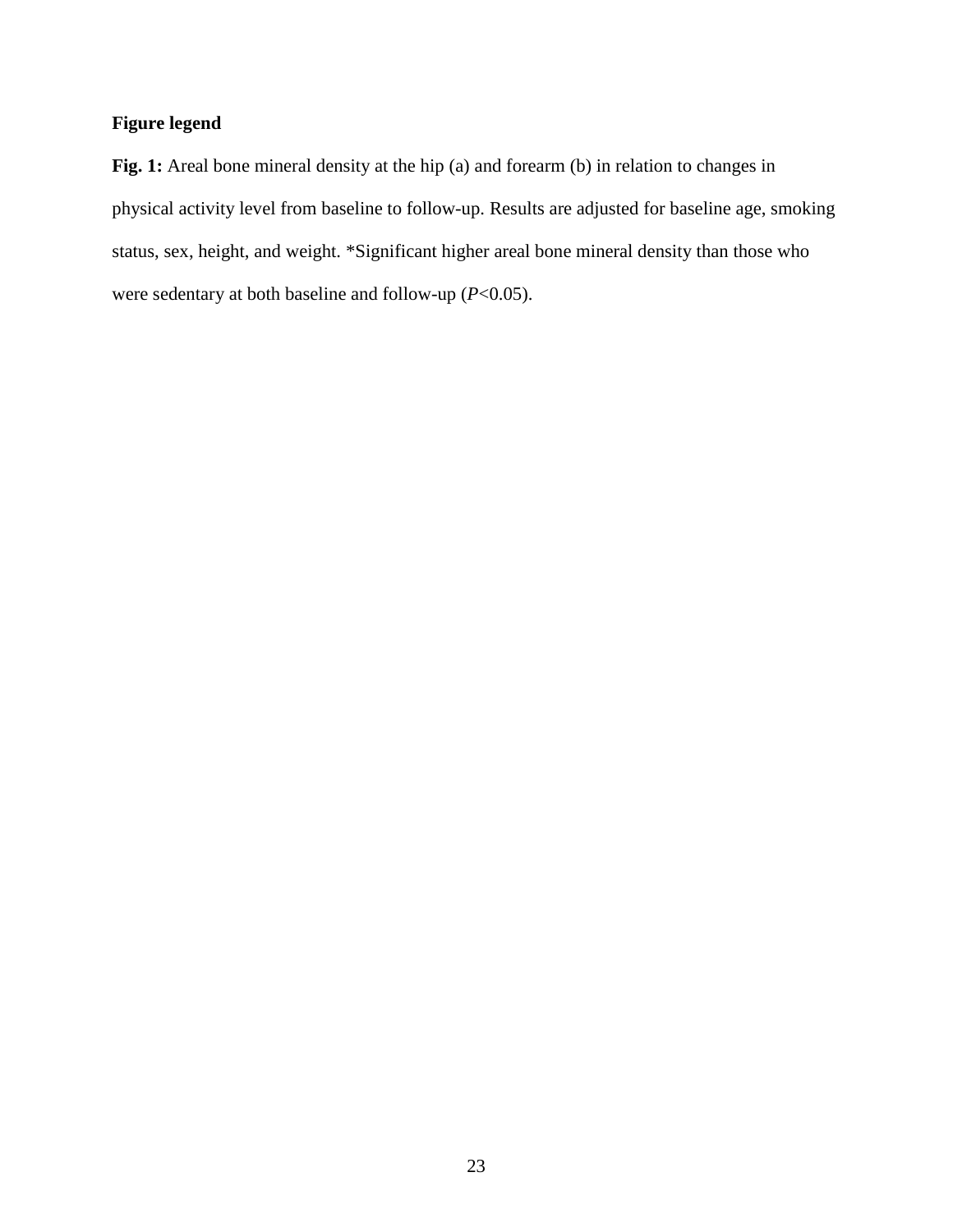# **Table 1. Baseline characteristics according to level of physical activity**

| <b>Characteristics</b>                     | <b>Physical activity level</b> | $P_{\textit{Equality}}$  |                      |         |
|--------------------------------------------|--------------------------------|--------------------------|----------------------|---------|
|                                            | Sedentary                      | <b>Moderately active</b> | <b>Active</b>        |         |
| Women $(n = 1,766)$                        | $n = 326$                      | $n = 1179$               | $n = 261$            |         |
| Age (years)                                | 39.6(5.6)                      | 40.3(5.6)                | 40.0(5.3)            | 0.17    |
| Height (cm)                                | 162.3(6.1)                     | 163.0(6.1)               | 164.1 (6.0)          | 0.002   |
| Weight (kg)                                | 61.3(9.7)                      | 62.0(8.7)                | 62.0(7.8)            | 0.42    |
| Body mass index ( $kg/m^2$ )               | 23.3(3.6)                      | 23.3(3.1)                | 23.0(2.5)            | 0.33    |
| Education (years)                          | 9.2 $(2.9)^{b}$                | $9.6(2.9)^{b}$           | $9.8(3.0)^{b}$       | 0.049   |
| Smoking daily n (%)                        | 152 (46.6)                     | 423 (35.9)               | 91 (34.9)            | 0.001   |
| Cardiovascular diseases <sup>a</sup> n (%) | 5(1.5)                         | 14(1.2)                  | 4(1.5)               | 0.83    |
| Postmenopausal n (%)                       | 30(9.2)                        | 102(8.7)                 | 25 (9.6)             | 0.87    |
| Use of oral contraceptive $n$ (%)          | 15(4.6)                        | 37(3.1)                  | 8(3.1)               | 0.41    |
| Men $(n = 1, 451)$                         | $n = 270$                      | $n = 733$                | $n = 448$            |         |
| Age (years)                                | 42.8(7.0)                      | 43.7(6.5)                | 43.0(6.7)            | 0.057   |
| Height (cm)                                | 175.7(6.5)                     | 175.8 (6.6)              | 176.6 (6.3)          | 0.059   |
| Weight (kg)                                | 78.5 (10.9)                    | 77.2 (9.2)               | 77.0(8.5)            | 0.088   |
| Body mass index ( $kg/m2$ )                | 25.4(2.9)                      | 25.0(2.6)                | 24.7(2.3)            | 0.001   |
| Education (years)                          | $9.7(3.0)^c$                   | 9.8 $(3.3)^c$            | 10.1 $(3.5)^{\circ}$ | 0.22    |
| Smoking daily n (%)                        | 155 (56.6)                     | 343 (46.0)               | 172 (37.7)           | < 0.001 |
| Cardiovascular diseases <sup>a</sup> n (%) | 9(3.3)                         | 16 $(2.2)^d$             | 7(1.6)               | 0.3     |

Values are means (SD) or n (percentages).

<sup>a</sup>Previous myocardial infection, angina pectoris, or stroke

 $b$ Sedentary: n = 291, Moderate: n = 1049, Active: n = 231

 $\textdegree$ Sedentary: n = 244, Moderate: n = 651, Active: n = 393

 $d$ Moderate:  $n = 732$